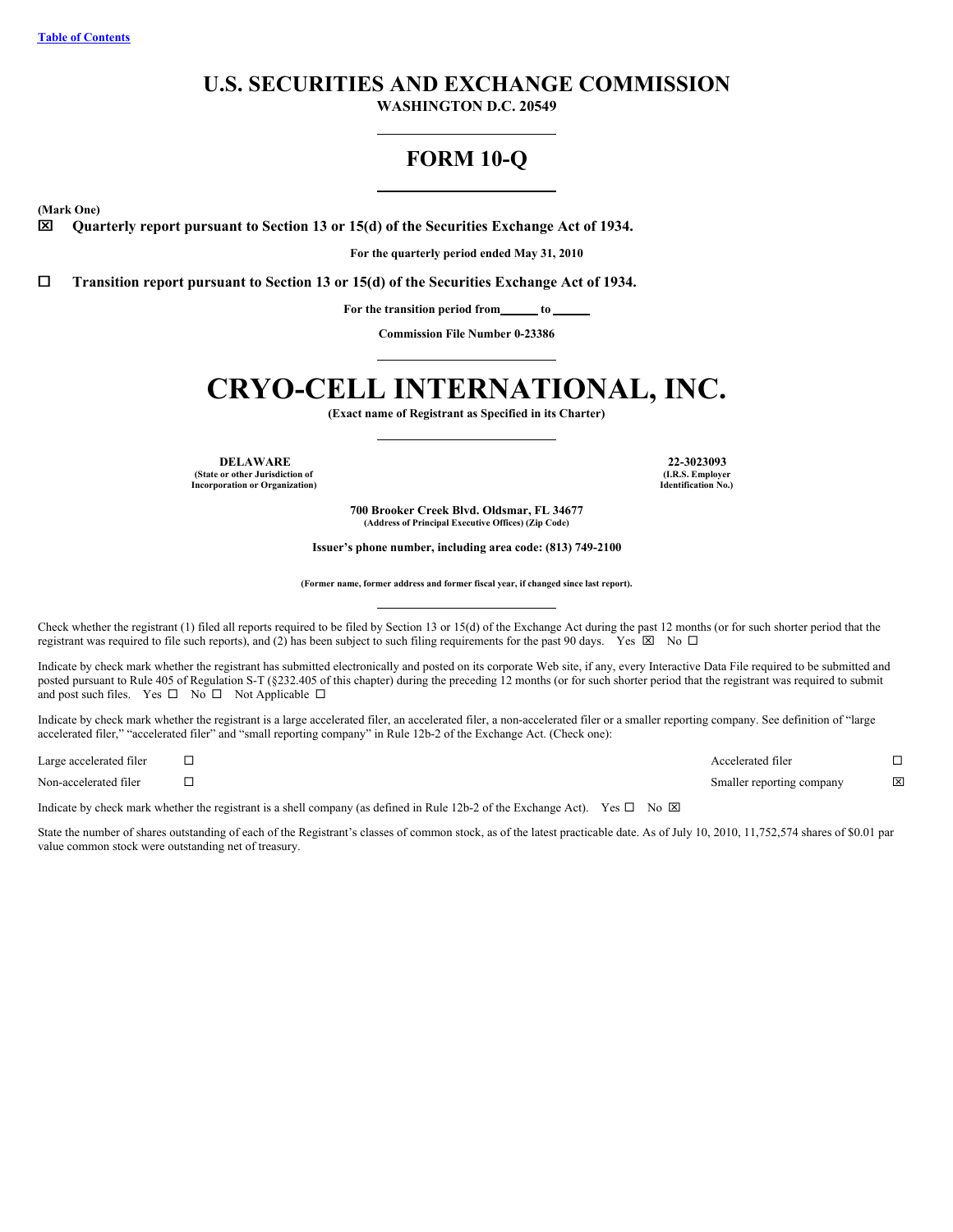# <span id="page-1-0"></span>**TABLE OF CONTENTS**

# **PART I - FINANCIAL INFORMATION (UNAUDITED) Item 1. Financial Statements** [Consolidated](#page-2-0) Balance Sheets 3 [Consolidated](#page-3-0) Statements of Income 4 [Consolidated](#page-4-0) Statements of Cash Flows 5 Notes to [Consolidated](#page-5-0) Financial Statements 6 **Item 2. [Management's](#page-16-0) Discussion and Analysis of Financial Condition and Results of Operations** 17 **Item 3. [Quantitative](#page-26-0) and Qualitative Disclosures about Market Risk** 27 **Item 4. Controls and [Procedures](#page-27-0)** 28 **PART II - OTHER INFORMATION Item 1. Legal [Proceedings](#page-28-0)** 29 **Item 1A. Risk [Factors](#page-28-1)** 29 **Item 2. [Unregistered](#page-28-2) Sales of Equity Securities and Use of Proceeds** 29 **Item 3. Defaults Upon Senior [Securities](#page-28-3)** 29 **Item 4. [Reserved](#page-28-4)** 29 **Item 5. Other [Information](#page-28-5)** 29 **Item 6. [Exhibits](#page-29-0)** 29 **[SIGNATURES](#page-30-0)** 30

2

**PAGE**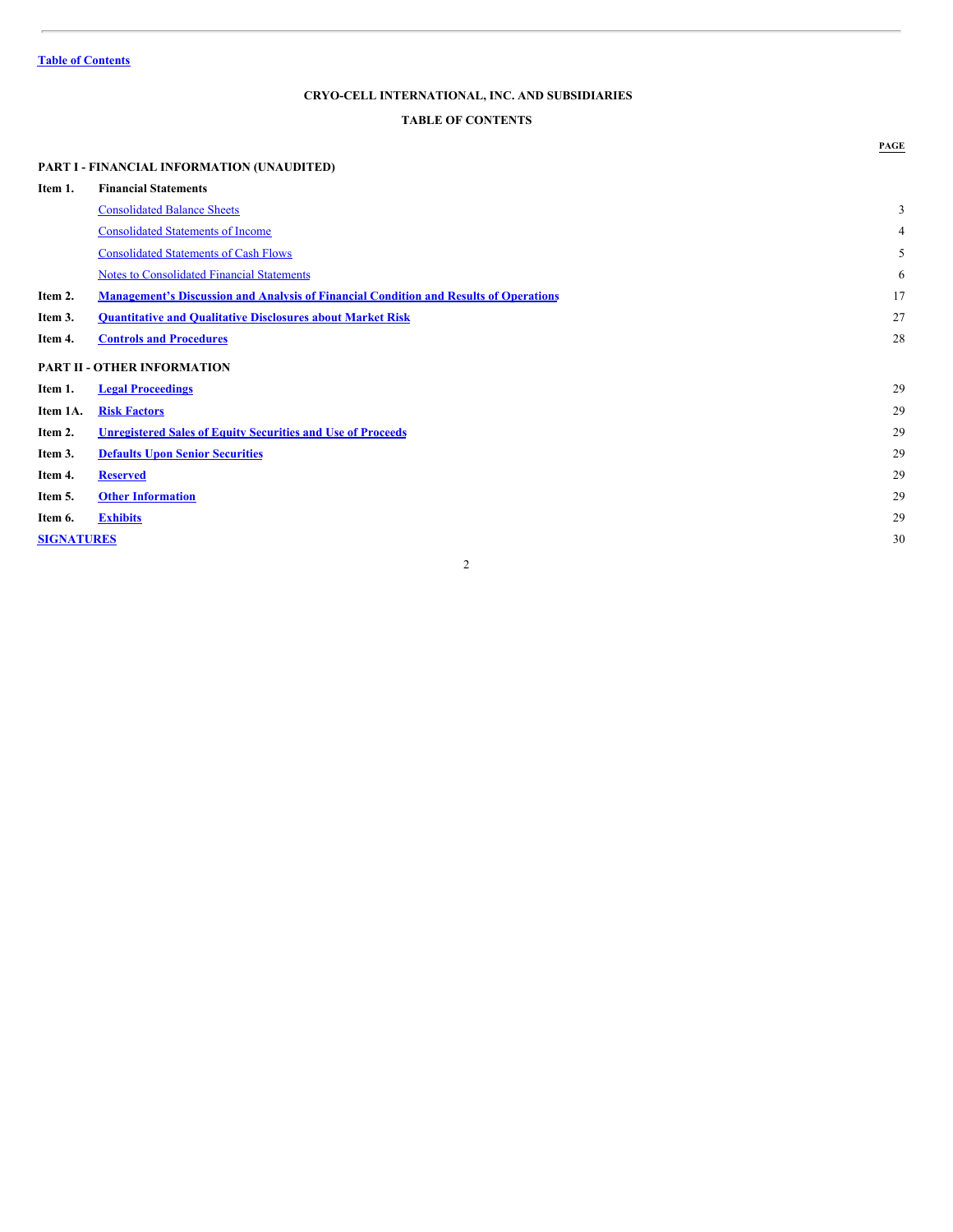<span id="page-2-0"></span>CONSOLIDATED BALANCE SHEETS

|                                                                                                                                      | May 31,<br>2010<br>(unaudited) | November 30,<br>2009 |
|--------------------------------------------------------------------------------------------------------------------------------------|--------------------------------|----------------------|
| <b>ASSETS</b>                                                                                                                        |                                |                      |
| <b>Current Assets</b>                                                                                                                |                                |                      |
| Cash and cash equivalents                                                                                                            | \$6,929,684                    | \$6,850,765          |
| Restricted cash                                                                                                                      | 200,000                        | 200,000              |
| Marketable securities and other investments                                                                                          | 1,140,000                      | 960,000              |
| Accounts receivable and advances (net of allowance for doubtful accounts of \$805,703 and \$510,440, respectively)                   | 2,388,914                      | 2,246,181            |
| Deferred tax assets                                                                                                                  | 15,000                         | 15,000               |
| Prepaid expenses and other current assets                                                                                            | 783,634                        | 682,215              |
| Total current assets                                                                                                                 | 11,457,232                     | 10,954,161           |
| <b>Property and Equipment-net</b>                                                                                                    | 2,312,665                      | 2,369,888            |
| <b>Other Assets</b>                                                                                                                  |                                |                      |
| Marketable securities and other investments                                                                                          | 6,404                          | 6,404                |
| Note receivable                                                                                                                      | 91,758                         | 91,758               |
| Investment in Saneron CCEL Therapeutics, Inc.                                                                                        | 684,000                        | 684,000              |
| Deposits and other assets                                                                                                            | 632,399                        | 501,917              |
| Total other assets                                                                                                                   | 1,414,561                      | 1,284,079            |
| Total assets                                                                                                                         | \$15,184,458                   | \$14,608,128         |
| <b>LIABILITIES AND STOCKHOLDERS' DEFICIT</b>                                                                                         |                                |                      |
| <b>Current Liabilities</b>                                                                                                           |                                |                      |
| Accounts payable                                                                                                                     | 738,029<br>\$.                 | 750.127<br>\$.       |
| Accrued expenses                                                                                                                     | 1,833,688                      | 2,130,760            |
| Deferred revenue                                                                                                                     | 5,551,421                      | 5,449,483            |
| Total current liabilities                                                                                                            | 8,123,138                      | 8,330,370            |
| <b>Other Liabilities</b>                                                                                                             |                                |                      |
| Deferred revenue, net of current portion                                                                                             | 7,470,110                      | 7,407,287            |
| Deferred tax liabilities                                                                                                             | 15,000                         | 15,000               |
| Long-term liability-revenue sharing agreements                                                                                       | 3,750,000                      | 3,750,000            |
| Deferred consulting obligation                                                                                                       | 235,652                        | 286,441              |
| Total other liabilities                                                                                                              | 11,470,762                     | 11,458,728           |
| Commitments and Contingencies                                                                                                        |                                |                      |
| <b>Stockholders' Deficit</b>                                                                                                         |                                |                      |
| Preferred stock (\$.01 par value, 500,000 authorized and none issued)                                                                |                                |                      |
| Common stock (\$.01 par value, 20,000,000 authorized;<br>11,752,574 as of May 31, 2010 and November 30, 2009 issued and outstanding) | 117,526                        | 117.526              |
| Additional paid-in capital                                                                                                           | 24,687,414                     | 24,588,850           |
| Treasury stock, at cost                                                                                                              | (484, 535)                     | (484, 535)           |
| Accumulated other comprehensive loss                                                                                                 | (94, 055)                      | (94, 055)            |
| Accumulated deficit                                                                                                                  | (28, 635, 792)                 | (29,308,756)         |
| Total stockholders' deficit                                                                                                          | (4,409,442)                    | (5,180,970)          |
| Total liabilities and stockholders' deficit                                                                                          | \$15,184,458                   | \$14,608,128         |
|                                                                                                                                      |                                |                      |

The accompanying notes are an integral part of these consolidated financial statements.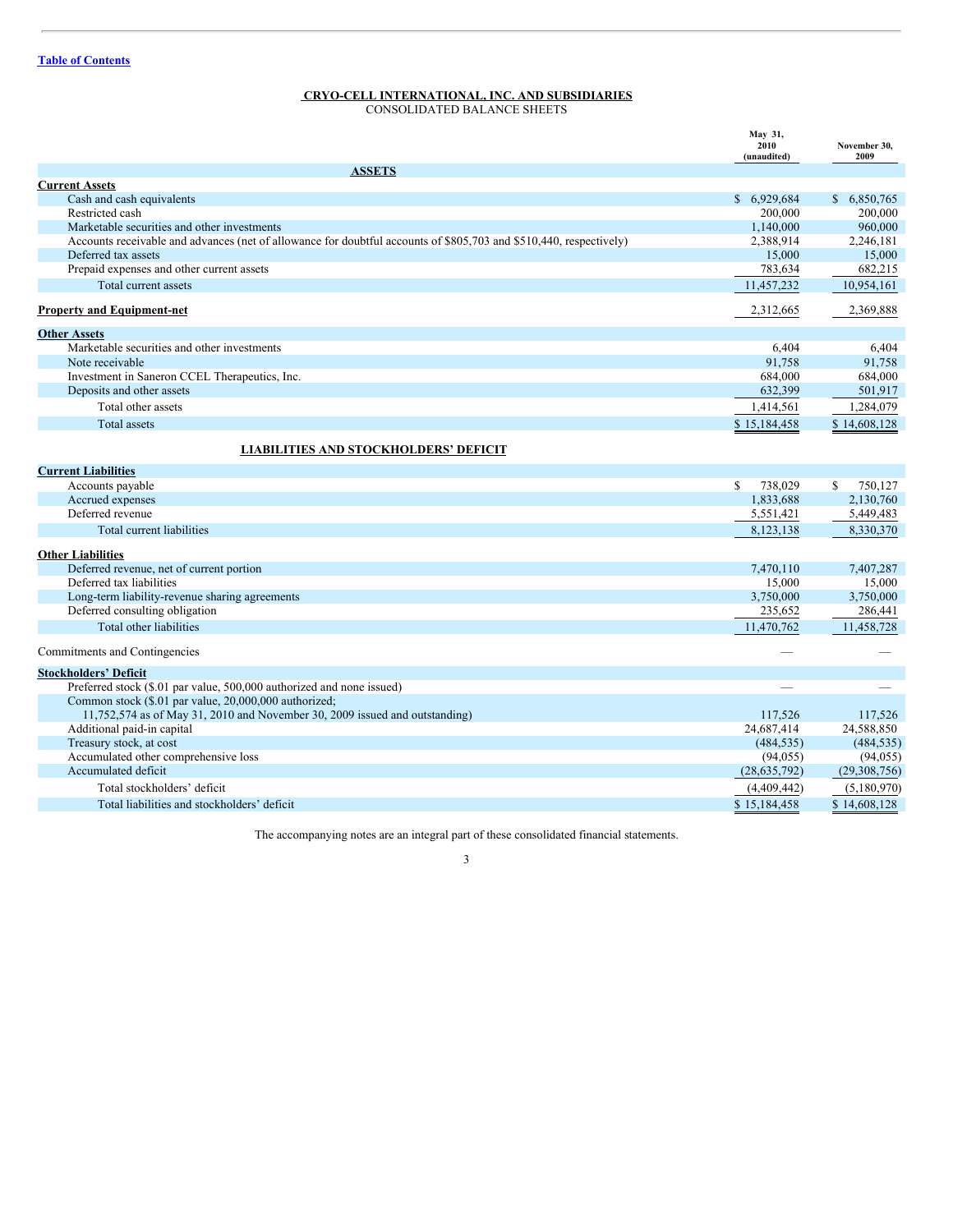<span id="page-3-0"></span>CONSOLIDATED STATEMENTS OF INCOME (Unaudited)

|                                                                    |                 | <b>Three Months Ended</b> | <b>Six Months Ended</b> |                 |
|--------------------------------------------------------------------|-----------------|---------------------------|-------------------------|-----------------|
|                                                                    | May 31,<br>2010 | May 31,<br>2009           | May 31,<br>2010         | May 31,<br>2009 |
| <b>Revenue:</b>                                                    |                 |                           |                         |                 |
| Processing and storage fees                                        | \$3,976,569     | \$4,241,904               | \$7,766,288             | \$ 8,106,861    |
| Licensee income (1)                                                | 326,758         | 483,347                   | 773,900                 | 873,408         |
| Total revenue                                                      | 4,303,327       | 4,725,251                 | 8,540,188               | 8,980,269       |
| <b>Costs and Expenses:</b>                                         |                 |                           |                         |                 |
| Cost of sales                                                      | 1,147,912       | 1,175,342                 | 2,240,580               | 2,285,032       |
| Marketing, general and administrative expenses                     | 2,283,017       | 2,217,801                 | 4,603,961               | 4,313,044       |
| Research, development and related engineering                      | 10,480          | 32,680                    | 62,563                  | 58,320          |
| Depreciation and amortization                                      | 73,059          | 94,159                    | 146,798                 | 194,458         |
| Total costs and expenses                                           | 3,514,468       | 3,519,982                 | 7,053,902               | 6,850,854       |
| <b>Operating Income</b>                                            | 788,859         | 1,205,269                 | 1,486,286               | 2,129,415       |
| <b>Other Income (Expense):</b>                                     |                 |                           |                         |                 |
| Interest income                                                    | 5,730           | 18,186                    | 11,821                  | 37,744          |
| Interest expense                                                   | (385, 704)      | (363, 582)                | (719, 825)              | (687, 823)      |
| Total other expense                                                | (379, 974)      | (345,396)                 | (708,004)               | (650, 079)      |
| Income before equity in losses of affiliate and income tax expense | 408,885         | 859,873                   | 778,282                 | 1,479,336       |
| Equity in losses of affiliate                                      | (16, 832)       | (31,780)                  | (33,773)                | (63, 647)       |
| Income before income tax expense                                   | 392,053         | 828,093                   | 744,509                 | 1,415,689       |
| Income tax expense - foreign $(1)$                                 | (38, 323)       | (59,012)                  | (71, 545)               | (92, 632)       |
| <b>Net Income</b>                                                  | S<br>353,730    | S<br>769,081              | 672,964                 | \$1,323,057     |
| Net income per common share - basic                                | 0.03            | 0.07                      | 0.06<br>\$.             | 0.11<br>\$.     |
| Weighted average common shares outstanding - basic                 | 11,752,574      | 11,750,543                | 11,752,574              | 11,750,543      |
| Net income per common share - diluted                              | 0.03            | 0.07                      | 0.06                    | 0.11            |
| Weighted average common shares outstanding - diluted               | 11,794,011      | 11,764,580                | 11,807,841              | 11,753,543      |

(1) See Note 5, Licensee Income - Prior Periods

The accompanying notes are an integral part of these consolidated financial statements.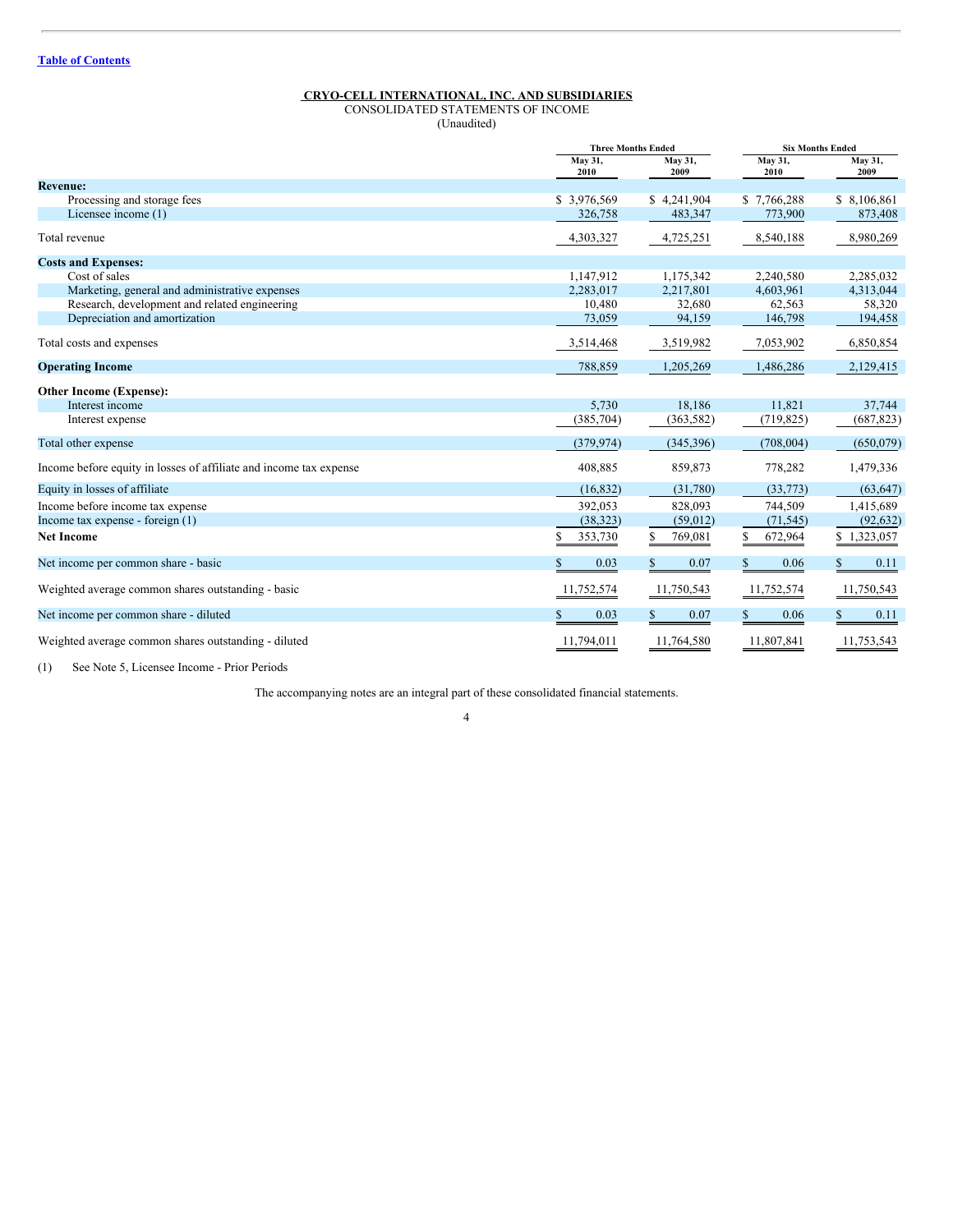<span id="page-4-0"></span>CONSOLIDATED STATEMENTS OF CASH FLOWS  $(U<sub>1</sub>)$ 

| Unaudited) |  |  |
|------------|--|--|
|------------|--|--|

|                                                                                   |                 | <b>For the Six Months Ended</b> |
|-----------------------------------------------------------------------------------|-----------------|---------------------------------|
|                                                                                   | May 31,<br>2010 | May 31,<br>2009                 |
| <b>Cash Flows from Operating Activities:</b>                                      |                 |                                 |
| Net income (1)                                                                    | \$672,964       | \$1,323,057                     |
| Adjustments to reconcile net income to net cash provided by operating activities: |                 |                                 |
| Depreciation and amortization expense                                             | 290,591         | 335,877                         |
| Compensatory element of stock options                                             | 64.791          | 69,013                          |
| Provision for doubtful accounts                                                   | 165,398         | 244,742                         |
| Equity in losses of affiliate                                                     | 33,773          | 63,647                          |
| Changes in assets and liabilities:                                                |                 |                                 |
| Accounts receivable and advances (1)                                              | (308, 131)      | (809, 533)                      |
| Note receivable                                                                   |                 | (1, 565)                        |
| Prepaid expenses and other current assets                                         | (101, 419)      | (272, 196)                      |
| Deposits and other assets                                                         | (96,667)        | 13,486                          |
| Accounts payable (1)                                                              | (12,098)        | (167, 962)                      |
| Accrued expenses                                                                  | (297,072)       | 230,754                         |
| Deferred consulting obligation                                                    | (50, 789)       | (47, 358)                       |
| Deferred revenue (1)                                                              | 164,761         | 761,189                         |
| Net cash provided by operating activities                                         | 526,102         | 1,743,151                       |
| Cash flows from investing activities:                                             |                 |                                 |
| Purchases of property and equipment                                               | (220, 801)      | (58, 384)                       |
| Purchases of marketable securities and other investments                          | (190,000)       | (1,010,000)                     |
| Proceeds from sale of marketable securities and other investments                 | 10,000          | 975,000                         |
| Investments in patents                                                            | (46, 382)       | (61, 594)                       |
| Net cash used in investing activities                                             | (447, 183)      | (154, 978)                      |
| Increase in cash and cash equivalents                                             | 78,919          | 1,588,173                       |
| Cash and cash equivalents - beginning of year                                     | 6,850,765       | 3,566,366                       |
| Cash and cash equivalents - end of period                                         | \$6,929,684     | \$5,154,539                     |

(1) See Note 5, Licensee Income - Prior Periods

The accompanying notes are an integral part of these consolidated financial statements.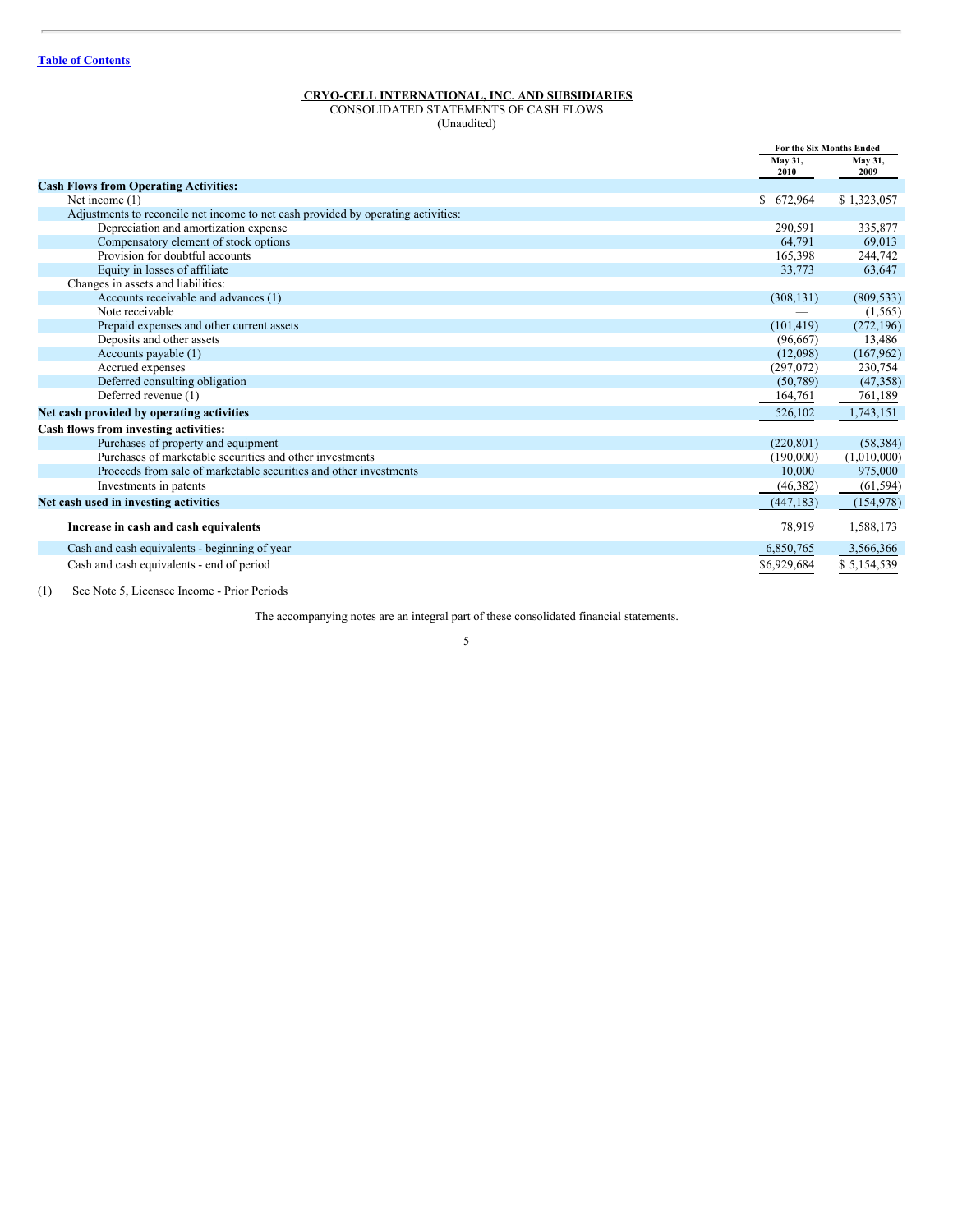#### <span id="page-5-0"></span>**CRYO-CELL INTERNATIONAL, INC. AND SUBSIDIARIES NOTES TO CONSOLIDATED FINANCIAL STATEMENTS May 31, 2010 (Unaudited)**

#### **Note 1 – Basis of Presentation and Significant Accounting Policies**

The unaudited consolidated financial statements including the Consolidated Balance Sheets as of May 31, 2010 and November 30, 2009, the related Consolidated Statements of Income for the three and six months ended May 31, 2010 and May 31, 2009 and Cash Flows for the six months ended May 31, 2010 and 2009 have been prepared by Cryo-Cell International, Inc. and its subsidiaries ("the Company" or "Cryo-Cell"). In the opinion of management, all adjustments (which include only normal recurring adjustments) necessary to present fairly the financial position, results of operations, and changes in cash flows for all periods presented have been made. The results of operations for the three and six months ended May 31, 2010 are not necessarily indicative of the results expected for any interim period in the future or the entire year ending November 30, 2010.

The unaudited consolidated financial statements herein have been prepared pursuant to the rules and regulations of the Securities and Exchange Commission for interim financial reporting. Certain financial information and note disclosures, which are normally included in annual financial statements prepared in accordance with accounting principles generally accepted in the United States of America, have been condensed or omitted pursuant to those rules and regulations. It is suggested that these consolidated financial statements be read in conjunction with the financial statements and notes thereto included in the Company's November 30, 2009 Annual Report on Form 10-K.

#### **Revenue Recognition**

The Company records revenue from processing and storage of specimens and pursuant to agreements with licensees. The Company recognizes revenue from processing fees upon completion of processing and storage fees ratably over the contractual storage period, as well as, other income from royalties paid by licensees related to long term storage contracts which the Company has under license agreements. Contracted storage periods can range from one to twenty-one years. Deferred revenue on the accompanying consolidated balance sheets includes the portion of the annual storage fee and the twenty-one year storage fee that is being recognized over the contractual storage period as well as royalties received from foreign licensees related to long-term storage contracts in which the Company has future obligations under the license agreement. The Company classifies deferred revenue as current if the Company expects to recognize the related revenue over the next 12 months. As of May 31, 2010, the current and long-term portion of deferred revenue is approximately \$5,600,000 and \$7,500,000, respectively. As of November 30, 2009, the current and long-term portion of deferred revenue is approximately \$5,400,000 and \$7,400,000, respectively. The Company also records revenue within processing and storage fees from shipping and handling billed to customers when earned. Shipping and handling costs that the Company incurs are expensed and included in cost of sales.

The Company has not had a third party conduct a physical inventory count of all specimens stored; however, the Company from time to time will perform a physical inventory count of specimens stored to ensure that all records are accurate.

#### **Income Taxes**

Deferred income tax assets and liabilities are recognized for the estimated future tax consequences attributable to differences between financial statement carrying amounts of existing assets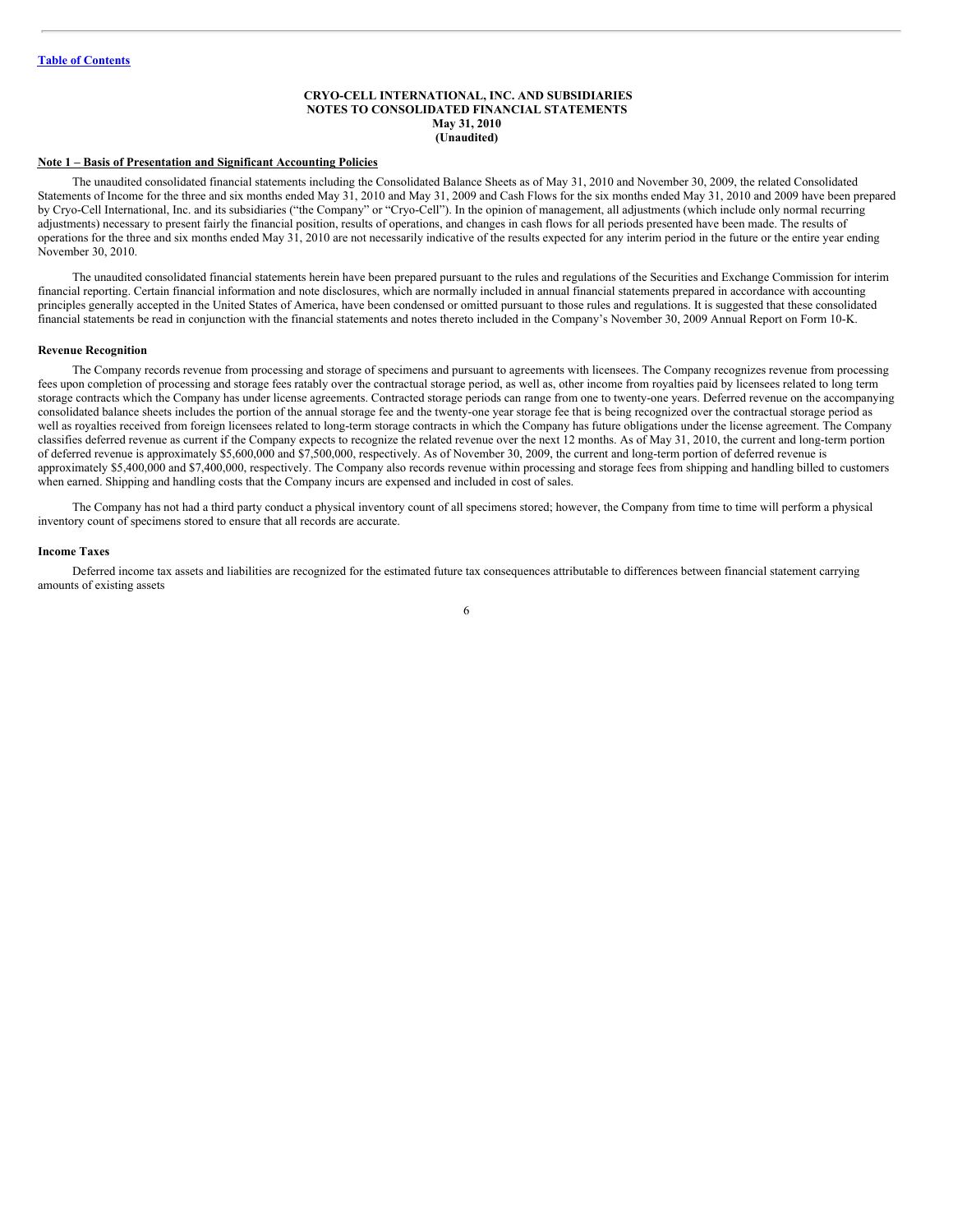and liabilities and their respective tax bases. Deferred income tax assets and liabilities are measured using enacted tax rates expected to be recovered or settled. A valuation allowance covering the deferred income tax assets of the Company as of May 31, 2010 and November 30, 2009, has been provided as the Company does not believe it is "more likely than not" that the future income tax benefits will be realized.

The Company records foreign income taxes withheld from installment payments of non-refundable up-front license fees and royalty income earned on the processing and storage of cord blood stem cell specimens in geographic areas where the Company has license agreements. The Company recognized approximately \$38,000 and \$59,000 for the three months ended May 31, 2010 and 2009, respectively, of foreign income tax expense. The Company recognized approximately \$72,000 and \$93,000 for the six months ended May 31, 2010 and 2009, respectively, of foreign income tax expense.

There was no U.S. income tax expense for the three and six months ended May 31, 2010 and 2009. The Company did not record income tax expense during the first six months of 2010 or 2009 due to the utilization of net operating losses and foreign tax credit carryforwards, which were not previously benefited in the Company's financial statements.

The Company recognizes the financial statement benefit of a tax position only after determining that the relevant tax authority would more likely than not sustain the position following an audit. For tax positions meeting the more-likely-than-not threshold, the amount recognized in the financial statements is the largest benefit that has a greater than 50 percent likelihood of being realized upon ultimate settlement with the relevant tax authority. Increases or decreases to the unrecognized tax benefits could result from management's belief that a position can or cannot be sustained upon examination based on subsequent information or potential lapse of the applicable statute of limitation for certain tax positions.

The Company recognizes interest and penalties related to uncertain tax positions in income tax expense. As of May 31, 2010 and November 30, 2009, the Company had no provisions for interest or penalties related to uncertain tax positions.

#### **Stock Compensation**

As of May 31, 2010, the Company has two stock-based employee compensation plans, which are described in Note 4. The Company recognized approximately \$37,000 and \$26,000 for the three months ended May 31, 2010 and 2009, respectively of stock compensation expense. The Company recognized approximately \$65,000 and \$69,000 for the six months ended May 31, 2010 and 2009, respectively of stock compensation expense.

The Company recognizes stock based compensation based on the fair value of the related awards. The fair value of stock options is determined using the Black-Scholes valuation model. The Company estimates the fair value of all stock option awards as of the grant date by applying the Black-Scholes option pricing model. The use of this valuation model involves assumptions that are judgmental and highly sensitive in the determination of compensation expense and include the expected life of the option, stock price volatility, risk-free interest rate, dividend yield, exercise price, and forfeiture rate. Forfeitures are estimated at the time of valuation and reduce expense ratably over the vesting period.

#### **Fair Value of Financial Instruments**

Management uses a fair value hierarchy, which gives the highest priority to quoted prices in active markets. The fair value of financial instruments is estimated based on market trading information, where available. Absent published market values for an instrument or other assets, management uses observable market data to arrive at its estimates of fair value. Management believes that the carrying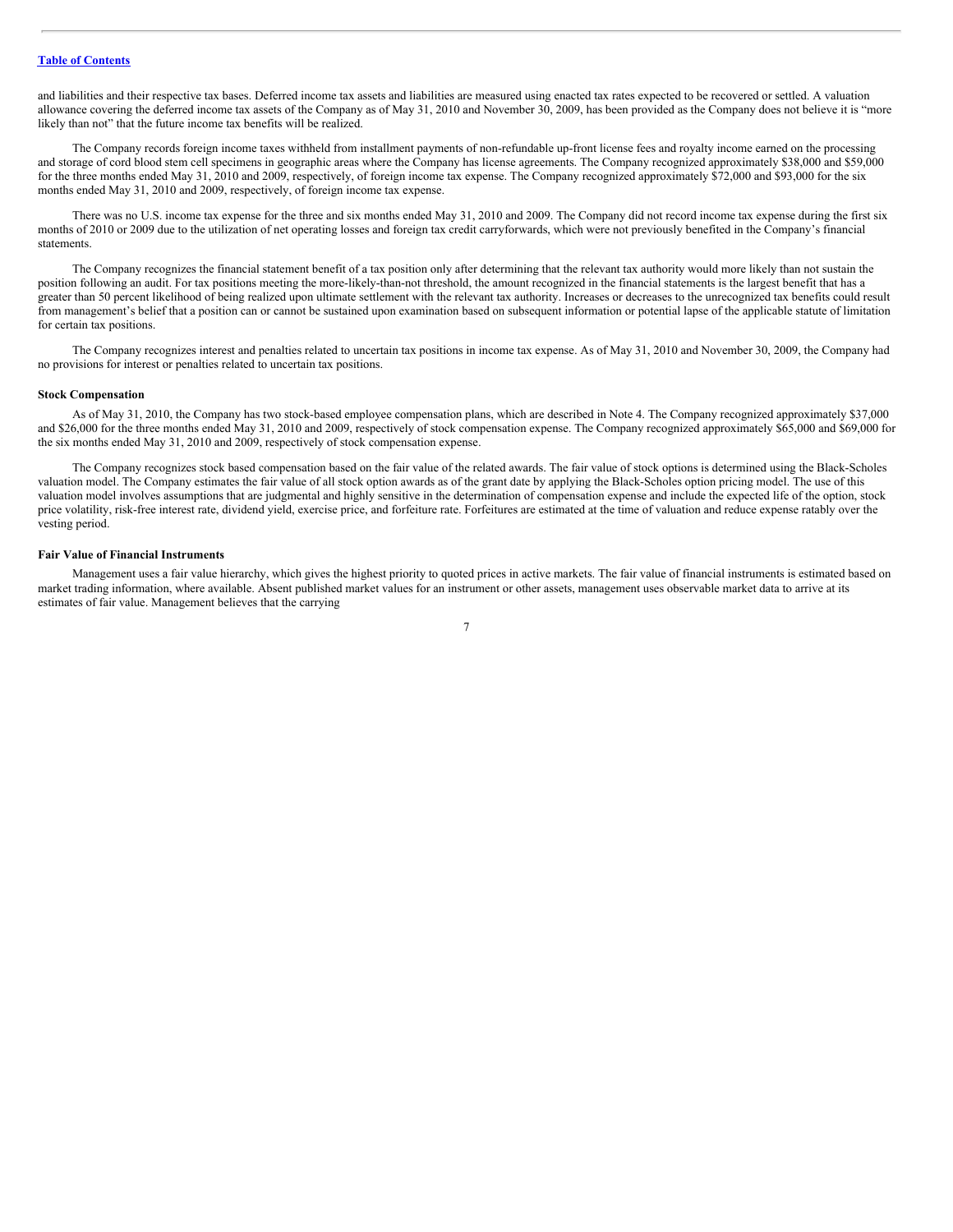amount of cash and cash equivalents, accounts receivable and advances, notes receivable, accounts payable, accrued expenses, deferred consulting obligation and its liability associated with long-term revenue sharing arrangements approximates fair value.

The Company uses an accounting standard that defines fair value as an exit price, representing the amount that would be received to sell an asset or paid to transfer a liability in an orderly transaction between market participants at the measurement date. As such, fair value is a market-based measurement that should be determined based on assumptions that market participants would use in pricing an asset or liability. As a basis for considering such assumptions, the standard establishes a three-level fair value hierarchy that prioritizes the inputs used to measure fair value. The three levels of inputs used to measure fair value are as follows:

- Level 1 Quoted prices in active markets for identical assets or liabilities.
- Level 2 Observable inputs other than quoted prices included in Level 1, such as quoted prices for similar assets and liabilities in active markets; quoted prices for identical or similar assets and liabilities in markets that are not active; or other inputs that are observable or can be corroborated by observable market data.
- Level 3 Unobservable inputs that are supported by little or no market activity and that are significant to the fair value of the assets or liabilities. This includes certain pricing models, discounted cash flow methodologies and similar techniques that use significant unobservable inputs.

The following table summarizes the financial assets and liabilities measured at fair value on a recurring basis as of May 31, 2010, segregated among the appropriate levels within the fair value hierarchy:

|                               |                      | <b>Fair Value Measurements</b> |                       |                          |  |
|-------------------------------|----------------------|--------------------------------|-----------------------|--------------------------|--|
|                               | <b>Fair Value at</b> |                                | at May 31, 2010 Using |                          |  |
| <b>Description</b>            | May 31, 2010         | <b>Level 1</b>                 | <b>Level 2</b>        | <b>Level 3</b>           |  |
| Assets:                       |                      |                                |                       |                          |  |
| Available-for-sale securities | 1.146.404            | \$6.404                        | 1.140.000<br>\$       | $\overline{\phantom{a}}$ |  |

The following is a description of the valuation techniques used for these items, as well as the general classification of such items pursuant to the fair value hierarchy:

*Available-for-sale securities* – the Company invested \$1,140,000 and \$960,000 in variable rate demand notes at May 31, 2010 and November 30, 2009, respectively. The interest rate on these variable rate demand notes resets every seven days to adjust to current market conditions. The Company can redeem these investments at cost at any time with seven days notice. Therefore, the investments are held at cost, which approximates fair value, and are classified as short-term investments on the accompanying consolidated balance sheets and within Level 2 of the fair value hierarchy.

The Company further invests in exchange-traded equity securities of approximately \$6,404 at May 31, 2010 and November 30, 2009. Fair values for these investments are based on quoted prices in active markets and are therefore classified within Level 1 of the fair value hierarchy. There was no unrealized holding loss recorded as a component of stockholders' equity on other investments as of May 31, 2010 and November 30, 2009.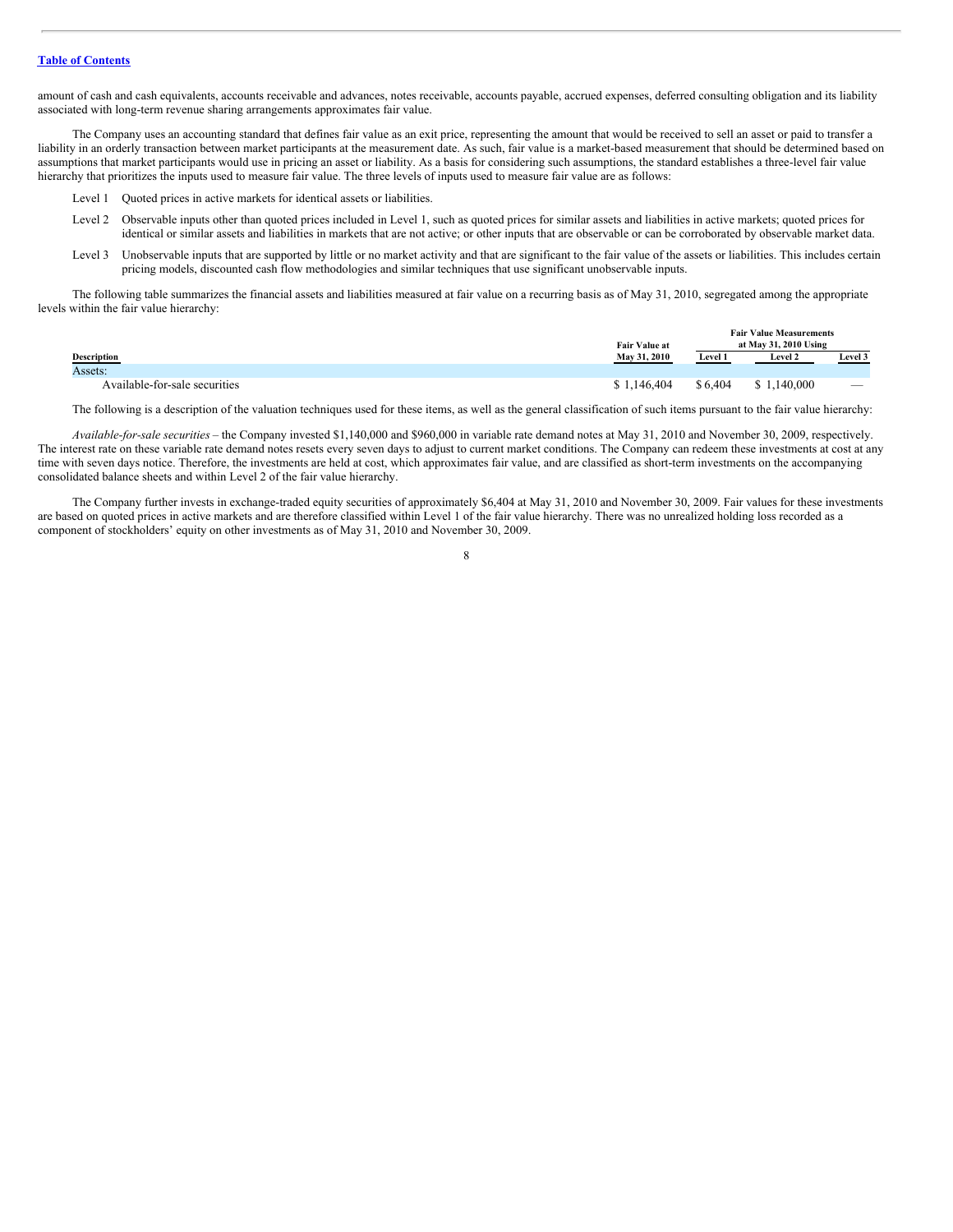The Company is permitted to make an election to carry certain eligible financial assets and liabilities at fair value, even if fair value measurement has not historically been required for such assets and liabilities under U.S. GAAP. The Company made no elections to record any such assets and/or liabilities at fair value. Adjustments to the fair value in the Company's marketable securities and other investments are reflected in accumulated other comprehensive loss.

#### **Product Warranty and Cryo-Cell Cares<sup>TM</sup> Program**

In December 2005, the Company began providing its customers with a payment warranty under which the Company agrees to pay \$50,000 to its client if the U-Cord® product retrieved is used for a stem cell transplant for the donor or an immediate family member and fails to engraft, subject to various restrictions. Additionally, under the Cryo-Cell Cares™ program, the Company will pay \$10,000 to the client to offset personal expenses if the U-Cord® product is used for bone marrow reconstitution in a myeloblative transplant procedure. The product warranty and the Cryo-Cell Cares program is available to the clients who enroll under this structure for as long as the specimen is stored with the Company. The Company has not experienced any claims under the warranty program nor has it incurred costs related to these warranties. The Company does not maintain insurance for this warranty program and therefore maintains reserves to cover our estimated potential liabilities. The Company's reserve balance is based on the \$50,000 maximum payment and the \$10,000 maximum expense reimbursement multiplied by formulas to determine the projected number of units requiring a payout. The Company determined the estimated expected usage and engraftment failure rates based on an analysis of the historical usage and failure rates and the historical usage and failure rates in other private and public cord blood banks based on published data. The Company's estimates of expected usage and engraftment failure could change as a result of changes in actual usage rates or failure rates and such changes would require an adjustment to the established reserves. The historical usage and failure rates experienced by others have been very low and a small increase in the number of transplants or engraftment failures could cause a significant increase in the estimated rates used in determining our reserve. We have never been required to make any payments pursuant to the warranty. In addition, the reserve will increase as additional U-Cord® specimens are stored which are subject to the warranty. As of May 31, 2010 and November 30, 2009, the Company recorded a liability under these programs in the amounts of \$10,862 and \$9,979, respectively, which are included in accrued expenses in the accompanying consolidated balance sheets.

# **Recently Issued Accounting Pronouncements**

#### *Revenue Arrangements with Multiple Deliverables*

In October 2009, the Financial Accounting Standards Board ("FASB") issued an Accounting Standard Update ("ASU") No. 2009-13, which addresses the accounting for multiple-deliverable arrangements to enable vendors to account for products or services separately rather than as a combined unit and modifies the manner in which the transaction consideration is allocated across the separately identified deliverables. The ASU significantly expands the disclosure requirements for multiple-deliverable revenue arrangements. The ASU will be effective for the first annual reporting period beginning on or after June 15, 2010, and may be applied retrospectively for all periods presented or prospectively to arrangements entered into or materially modified after the adoption date. Early adoption is permitted, provided that the guidance is retroactively applied to the beginning of the year of adoption. The Company is currently evaluating the impact this update may have on its consolidated financial statements upon its required adoption on December 1, 2010.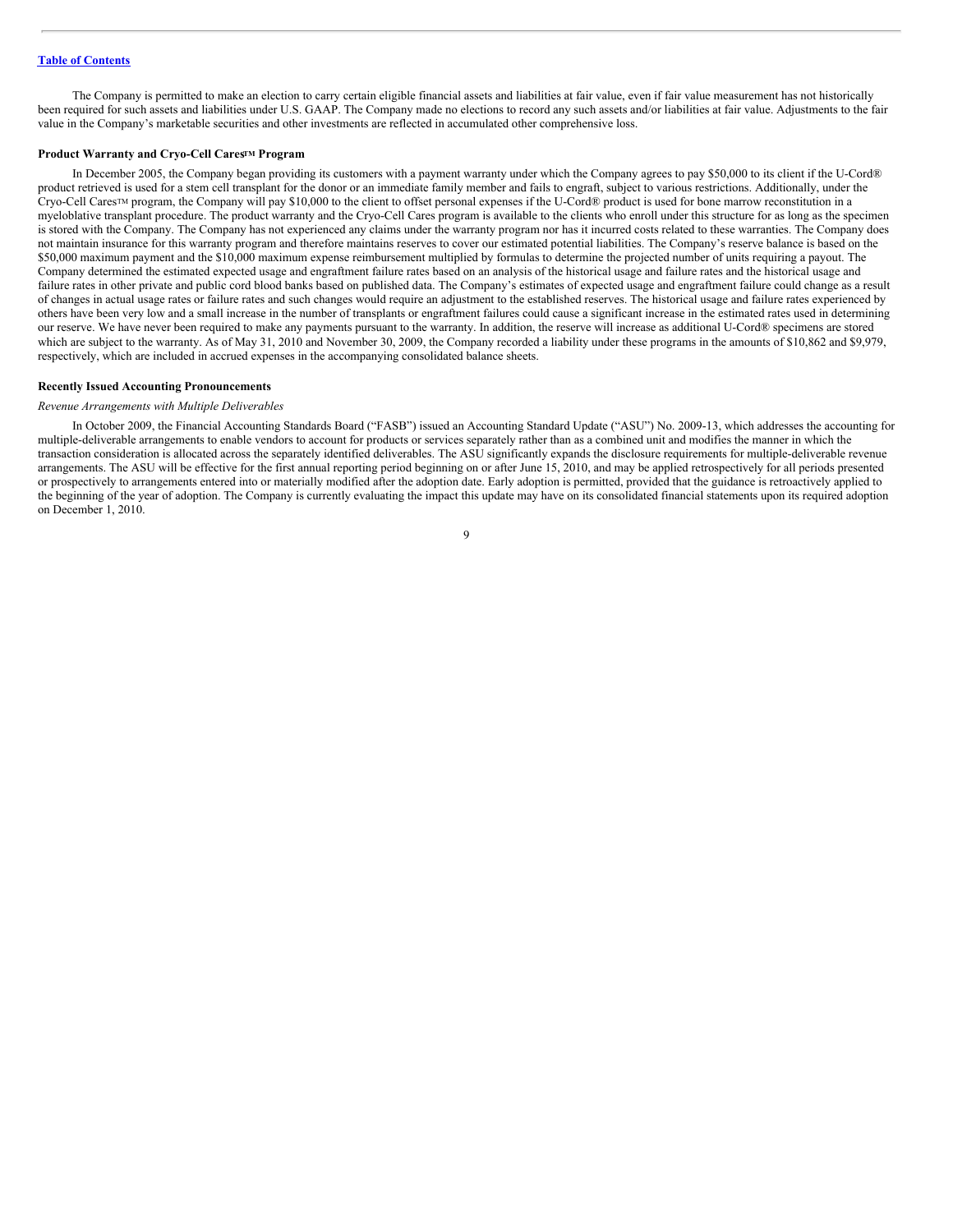# **Note 2 – Net Income per Common Share**

The following table sets forth the calculation of basic and diluted earnings per share:

|                                                                |              | <b>Three Months Ended</b> |              | <b>Six Months Ended</b> |  |
|----------------------------------------------------------------|--------------|---------------------------|--------------|-------------------------|--|
|                                                                | May 31, 2010 | May 31, 2009              | May 31, 2010 | May 31, 2009            |  |
| Numerator:                                                     |              |                           |              |                         |  |
| Net Income                                                     | 353,730      | 769,081                   | 672,964      | \$1,323,057             |  |
| Denominator:                                                   |              |                           |              |                         |  |
| Weighted-average shares outstanding-basic                      | 11,752,574   | 11,750,543                | 11,752,574   | 11,750,543              |  |
| Dilutive common shares issuable upon exercise of stock options | 41,437       | 14,037                    | 55,267       | 3,000                   |  |
| Weighted-average shares-diluted                                | 11,794,011   | 11,764,580                | 11,807,841   | 11,753,543              |  |
| Earnings per share:                                            |              |                           |              |                         |  |
| Basic                                                          | .03          | .07                       | .06          |                         |  |
| Diluted                                                        | .03          | .07                       | .06          | .11                     |  |

The Company excluded the effect of 1,042,360 and 910,047 outstanding stock options for the three months ended May 31, 2010 and May 31, 2009, respectively, from the computation of diluted earnings per share, as the effect of potentially dilutive shares would be anti-dilutive. The Company excluded the effect of 982,360 and 975,047 outstanding stock options for the six months ended May 31, 2010 and May 31, 2009, respectively, from the computation of diluted earnings per share, as the effect of potentially dilutive shares would be anti-dilutive.

#### **Note 3 – Investment in Saneron CCEL Therapeutics, Inc. ("Saneron")**

As of May 31, 2010 and November 30, 2009, the Company had an ownership interest of approximately 35% in Saneron, which is accounted for under the equity method of accounting. During 2006, the Company ceased recording equity in losses against the investment balance once the investment balance was written down to the total amount of goodwill, as goodwill should not be amortized. As of May 31, 2010 and November 30, 2009, the net Saneron investment, which represents goodwill, is reflected on the consolidated balance sheets at \$684,000. During 2009, the Company had an independent valuation performed on the Company's interest in Saneron. Management believes that this valuation accurately reflects the fair value of the Company's interest in Saneron as of May 31, 2010 and November 30, 2009 and that the goodwill was not impaired.

For the three and six months ended May 31, 2010, the Company recorded equity in losses of Saneron operations of approximately \$17,000 and \$34,000, respectively, related to certain stock and warrant awards in the Company's common stock that were granted by Saneron at below fair value to certain employees, consultants and members of Saneron management who represent owners of Saneron and serve on its board of directors. For the three and six months ended May 31, 2009, the Company recorded equity in losses of Saneron operations of approximately \$32,000 and \$64,000, respectively, related to certain stock and warrant awards in the Company's common stock that were granted by Saneron at below fair value to certain employees, consultants and members of Saneron management who represent owners of Saneron and serve on its board of directors. The Company will continue to record equity in losses of affiliates related to stock compensation expense as this offsets additional paid-in capital and not the investment balance.

As of May 31, 2010 and November 30, 2009, the Company has classified the Company's portion of the initial value of Company stock held by Saneron of approximately \$485,000 within stockholders' equity as treasury stock.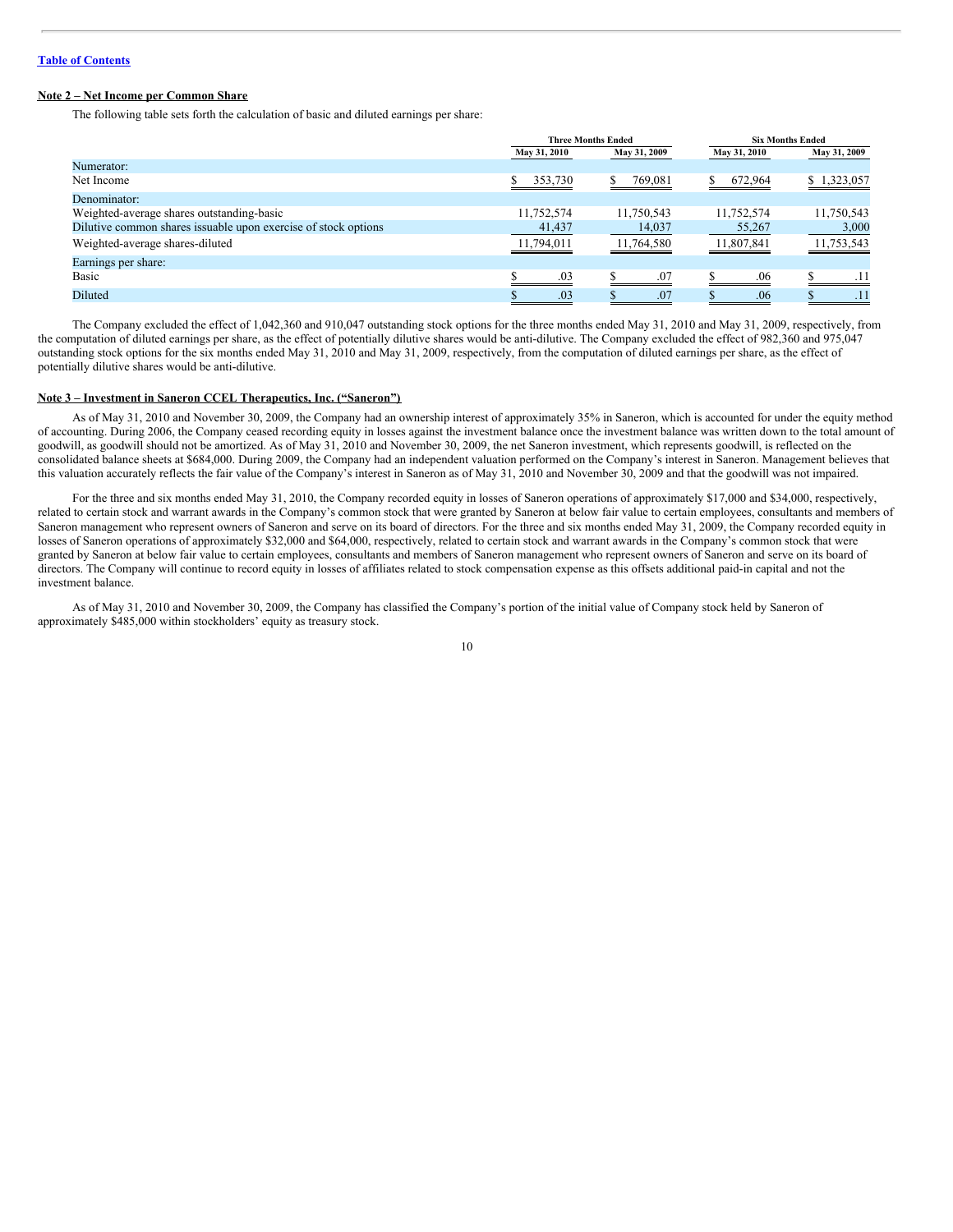In January 2008, the Company formalized a research and development agreement with Saneron to develop regenerative therapies utilizing Cryo-Cell's Céll&M menstrual stem cell technology. Cryo-Cell and Saneron collaborate on research in pre-clinical models for certain neurological diseases and disorders. Under terms of the agreement, the Company provides Saneron with menstrual stem cells along with proprietary methodology associated with the technology. Saneron provides study materials and develops research methodology for potential therapeutic applications associated with designated pre-clinical applications. Intellectual property resulting from this research collaboration will be jointly owned by the parties.

#### **Note 4 – Stock Options**

The Company maintains the 2000 Stock Incentive Plan ("the Plan") that has reserved 2,250,000 shares of the Company's common stock for issuance pursuant to stock options or restricted stock. During 2004, the Plan was amended to allow issuance of options to certain consultants of the Company. Options issued under the Plan have a term ranging from five to seven years from the date of grant and have a vesting period ranging from immediately upon issuance to three years from the date of grant. Vested options are exercisable for a period of 90 days after the employee's termination. As of May 31, 2010 and November 30, 2009, there were 735,755 and 958,752 shares outstanding under the 2000 plan, respectively. No further options will be issued under the plan.

The Company also maintains the 2006 Stock Incentive Plan (the "2006 Plan"). The 2006 Plan has reserved 1,000,000 shares of the Company's common stock for issuance pursuant to stock options, restricted stock, stock-appreciation rights (commonly referred to as "SARs"), stock awards (i.e. performance shares and performance units). As of May 31, 2010 and November 30, 2009, there were 424,106 and 237,728 shares outstanding under the 2006 plan, respectively. As of May 31, 2010, there were 575,894 shares available for future issuance under the 2006 plan.

The fair value of each option award is estimated on the date of the grant using the Black-Scholes valuation model that uses the assumptions noted in the following table. Expected volatility is based on the historical volatility of the Company's stock. The Company uses historical data to estimate option exercise and employee termination within the valuation model. The risk-free rate for periods within the contractual life of the option is based on the U.S. Treasury yield curve in effect at the time of grant. The expected term of options granted is derived from the output of the option valuation model and represents the period of time that options granted are expected to be outstanding. Expected dividends is based on the historical trend of the Company not issuing dividends.

Variables used to determine the fair value of the options granted for the three and six months ended May 31, 2010 and May 31, 2009 are as follows:

|                          |              | <b>Three Months Ended</b> |              | <b>Six Months Ended</b> |
|--------------------------|--------------|---------------------------|--------------|-------------------------|
|                          | May 31, 2010 | May 31, 2009              | May 31, 2010 | May 31, 2009            |
| Weighted average values: |              |                           |              |                         |
| Expected dividends       | $0\%$        | 0%                        | $0\%$        | $0\%$                   |
| Expected volatility      | 99.41%       | 102.50%                   | 99.76%       | $100.16\%$              |
| Risk free interest rate  | 2.43%        | 1.97%                     | 2.36%        | 1.81%                   |
| Expected life            | 5 years      | 5 years                   | 5 years      | 5 years                 |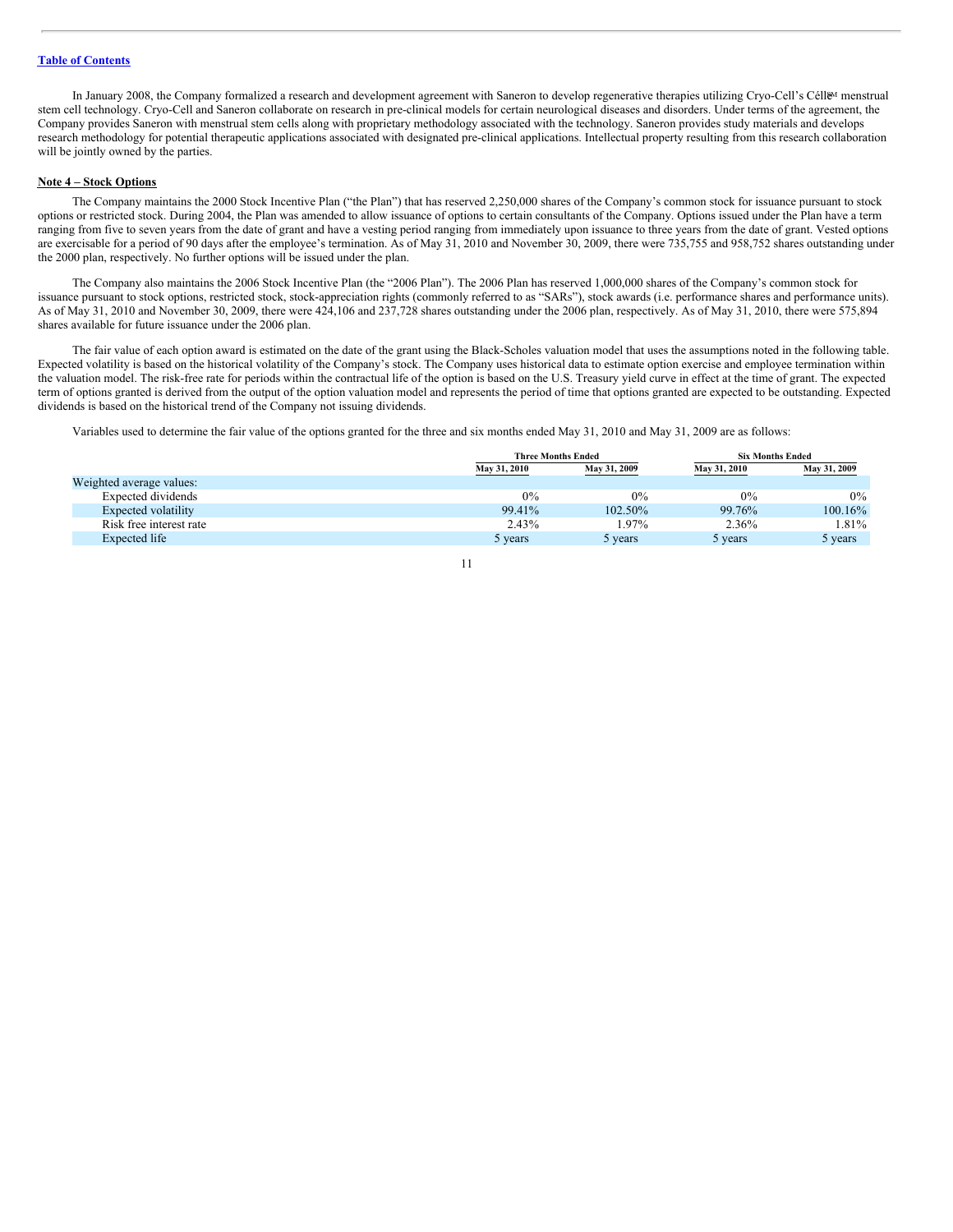Stock option activity for the six months ended May 31, 2010, was as follows:

|                                  | <b>Shares</b> | Weighted<br>Average<br><b>Exercise</b><br>Price | Weighted<br>Average<br>Remaining<br>Contractual<br>Term | Aggregate<br>Intrinsic<br>Value |
|----------------------------------|---------------|-------------------------------------------------|---------------------------------------------------------|---------------------------------|
| Outstanding at November 30, 2009 | 1,196,480     | \$<br>2.66                                      | 2.97                                                    | \$143,205                       |
| Granted                          | 230,101       | 1.46                                            |                                                         | 900                             |
| Exercised                        |               | _                                               |                                                         | _                               |
| Terminated                       | (266, 720)    | 3.31                                            |                                                         | 7,874                           |
| Outstanding at May 31, 2010      | 1,159,861     | \$2.27                                          | 3.42                                                    | \$50,776                        |
| Exercisable at May 31, 2010      | 744,092       | \$2.68                                          | 1.76<br>_______                                         | \$37,704                        |

The weighted average grant date fair value of options granted during the six months ended May 31, 2010 and May 31, 2009 was \$1.09 and \$0.57, respectively.

The aggregate intrinsic value represents the total value of the difference between the Company's closing stock price on the last trading day of the period and the exercise price of the options, multiplied by the number of in-the-money stock options that would have been received by the option holders had all option holders exercised their options on May 31, 2010. The intrinsic value of the Company's stock options changes based on the closing price of the Company's stock.

There were no options exercised during the six months ended May 31, 2010 and May 31, 2009.

Significant option groups exercisable at May 31, 2010 and related price and contractual life information are as follows:

|                                 | Outstanding                                                                                                            |                 | Exercisable |                                              |  |
|---------------------------------|------------------------------------------------------------------------------------------------------------------------|-----------------|-------------|----------------------------------------------|--|
| <b>Range of Exercise Prices</b> | Weighted<br>Average<br>Weighted<br>Remaining<br>Contractual<br>Average<br>Life<br><b>Exercise Price</b><br>Outstanding | Outstanding     |             | Weighted<br>Average<br><b>Exercise Price</b> |  |
| \$0.42 to \$1.00                | 3.99<br>102,501<br>æ                                                                                                   | 80,007<br>0.77  | \$.         | 0.78                                         |  |
| \$1.01 to \$2.00                | 6.08<br>454,106<br>۰Δ                                                                                                  | . 57<br>66,664  |             | 1.51                                         |  |
| \$2.01 to \$3.00                | 2.63<br>90,500<br>D.                                                                                                   | 84,667<br>2.29  | \$          | 2.30                                         |  |
| \$3.01 to \$4.00                | 1.08<br>512,754<br>۰D                                                                                                  | 3.20<br>512,754 | S.          | 3.20                                         |  |
|                                 | 1,159,861<br>3.42                                                                                                      | 2.27<br>744.092 | $\triangle$ | 2.68                                         |  |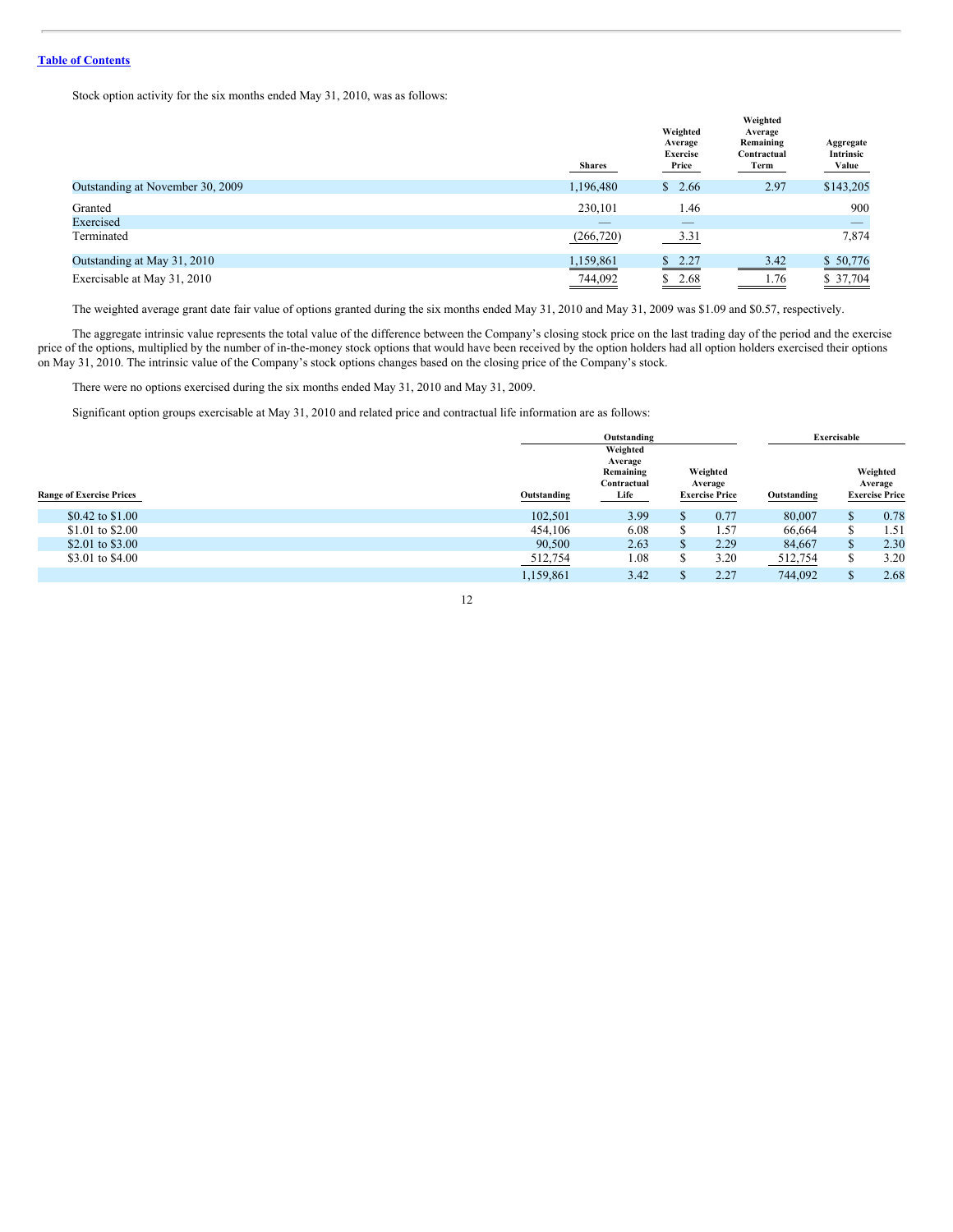A summary of the status of the Company's non-vested shares as of May 31, 2010, and changes during the six months ended May 31, 2010, is presented below:

|                                 | <b>Shares</b> |   | Weighted Average<br><b>Grant-Date</b><br><b>Fair Value</b> |
|---------------------------------|---------------|---|------------------------------------------------------------|
| Non-vested at November 30, 2009 | 283,140       | S | 1.17                                                       |
| Granted                         | 230,101       |   | 1.09                                                       |
| Vested                          | (32,500)      |   | 0.97                                                       |
| Forfeited                       | (64, 972)     |   | 1.05                                                       |
| Non-vested at May 31, 2010      | 415,769       |   | 1.16                                                       |
|                                 |               |   |                                                            |

As of May 31, 2010 there was approximately \$206,000 of total unrecognized compensation cost related to non-vested share-based compensation arrangements granted under the Plan. The cost is expected to be recognized over a weighted-average period of 2.30 years as of May 31, 2010. The total fair value of shares vested during the six months ended May 31, 2010 was approximately \$31,600.

#### **Note 5 – License Agreements**

#### **Cryo-Cell De Mexico**

In June 2001, the Company entered into an agreement with Cryo-Cell de Mexico, as amended in October 2001, February 2007 and October 2009, for the exclusive license to market the Company's U-Cord® program. The license allows Cryo-Cell de Mexico to directly market and sub-license the U-Cord® program throughout Mexico, Central America and Ecuador. The Company receives royalty fees ranging from \$35 to \$75 per specimen, depending on the then current pricing structure in effect for U-Cord® collection, processing and testing fees in Mexico. The Company also receives royalties on storage revenues based on a percentage of the amount received by Cryo-Cell de Mexico. The total royalty payments per the revised 2007 agreement are capped at \$1 million annually and \$10 million cumulatively dating back to October 15, 2001. The Company does not anticipate reaching the cumulative maximum royalty payments for a number of years.

The Company recorded royalties and sub-license fees from Cryo-Cell de Mexico in the amount of approximately \$214,000 and \$270,000 for the three months ended May 31, 2010 and 2009, respectively, and this is reflected in licensee income in the accompanying consolidated statements of income. The Company recorded royalties and sub-license fees from Cryo-Cell de Mexico in the amount of approximately \$426,000 and \$468,000 for the six months ended May 31, 2010 and 2009, respectively, and this is reflected in licensee income in the accompanying consolidated statements of income. In addition, the Company processes and stores specimens sent from sub-licensees in Central America, Ecuador, and to a lesser extent Mexico ("sublicensees"). Under the revised agreement effective October 2009, the sublicensees terminated the rights and obligations of their agreements with Cryo-Cell de Mexico and entered into separate storage services and license agreements with the Company for the exclusive license to market the Company's U-Cord program. Processing and storage revenues from specimens originating in these territories and stored at the Company's facility in Oldsmar, Florida totaled \$182,000 and \$196,000 for the three months ended May 31, 2010 and 2009 and are reflected in processing and storage fees in the accompanying consolidated statements of income. Processing and storage revenues from specimens originating in these territories and stored at the Company's facility in Oldsmar, Florida totaled \$366,000 and \$378,000 for the six months ended May 31, 2010 and 2009 and are reflected in processing and storage fees in the accompanying consolidated statements of income.

#### **Asia Cryo-Cell Private Limited**

On March 17, 2008, the Company entered into a definitive License and Royalty Agreement with LifeCell International Private Ltd. to establish and market its C'ell<sup>ga</sup> preservation program in India and optionally, into the countries of Bangladesh, Nepal, Pakistan and Sri Lanka. The non-refundable up-front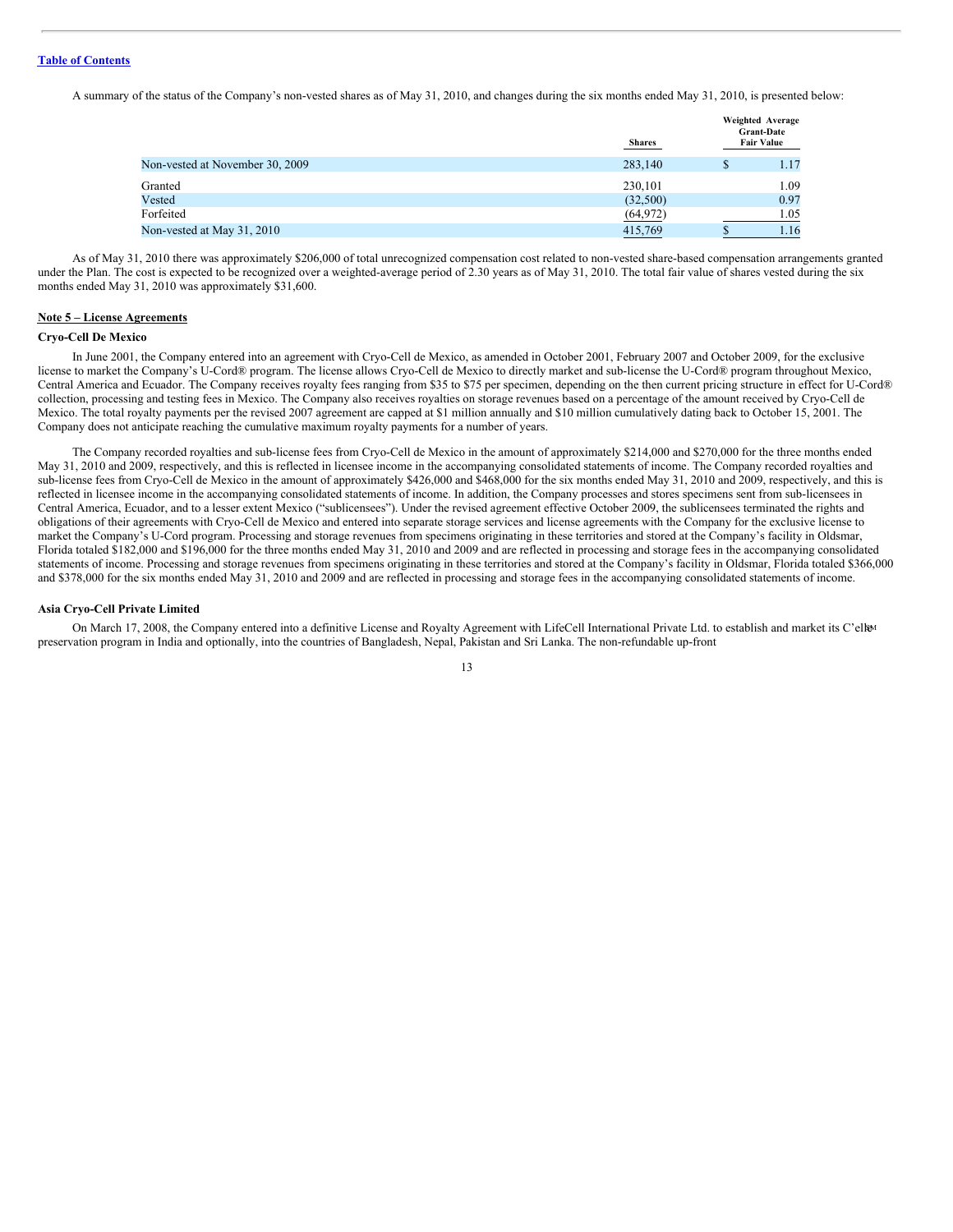license fee of \$250,000, before taxes, is payable by Asia Cryo-Cell Private Limited ("ACCPL") in installments. These installment payments, which totaled \$216,000, net of foreign income taxes were received during the second quarter of fiscal 2008 and the second and third quarter of fiscal 2009. In consideration for the up-front license fee, the Company licensed its technology, know-how and quality systems to ACCPL. In addition, the Company receives royalty fees of 8% of the CéllesM collection and processing revenues generated by ACCPL up to 10,000 specimens. The Company also receives royalty fees of 8% on storage revenues up to 10,000 specimens. Once ACCPL has processed 10,000 specimens, the parties have agreed to renegotiate the royalty fee on collection, processing and storage revenues.

On June 27, 2009, the Company amended the original definitive License and Royalty agreement with ACCPL dated July 14, 2004 and further amended the agreement on January 7, 2010. The amendments expand the licensed territory to include Bangladesh, Nepal, Sri Lanka, Bhutan, Maldives, Oman, Saudi Arabia and the United Arab Emirates. There are no incremental license fees associated with the expanded licensed territory.

The Company recorded royalties and sub-license fees from ACCPL in the amount of approximately \$113,000 and \$214,000 for the three months ended May 31, 2010 and 2009, respectively, and this is reflected in licensee income in the accompanying consolidated statements of income. The Company recorded royalties and sub-license fees from ACCPL in the amount of approximately \$193,000 and \$306,000 for the six months ended May 31, 2010 and 2009, respectively, and this is reflected in licensee income in the accompanying consolidated statements of income.

#### **Venezuela**

On February 20, 2008, the Company entered into an agreement with Cryo-Cell de Venezuela for storage services and the exclusive license to market the Company's U-Cord program. The agreement was amended on August 29, 2008. The license allows Cryo-Cell de Venezuela to directly market the U-Cord program throughout Venezuela and to collect and ship the specimens to the Company's facility in Oldsmar, Florida for which the Company receives a fee for processing and storage of the specimens. The initial up-front non-refundable storage services and license fee is \$200,000. The Company received the first installment payment of \$100,000 during the first quarter of fiscal 2008 and the second installment payment of \$100,000 during the first quarter of fiscal 2009 which is reflected in licensee income in the accompanying consolidated statements of income. Processing and storage revenue totaled approximately \$82,000 and \$52,000 for the three months ended May 31, 2010 and 2009, respectively, and is reflected in processing and storage fees in the Company's consolidated statements of income. Processing and storage revenue totaled approximately \$177,000 and \$104,000 for the six months ended May 31, 2010 and 2009, respectively, and is reflected in processing and storage fees in the Company's consolidated statements of income.

On February 22, 2010 (the "Effective Date"), the agreement was amended extending the territory to include Peru, Chile and Colombia to directly market the U-Cord program throughout Peru, Chile and Colombia and to collect and ship the specimens to the Company's facility in Oldsmar, Florida for which the Company will receive a fee for processing and storage of the specimens. The initial up-front non-refundable storage and license fee is \$450,000. The Company received the first installment of \$125,000 during the first quarter of 2010 which is reflected in licensee income in the accompanying consolidated statements of income. The second installment of \$150,000 is due 18 months from the Effective Date of the amendment and the final installment of \$175,000 is due 30 months from the Effective Date.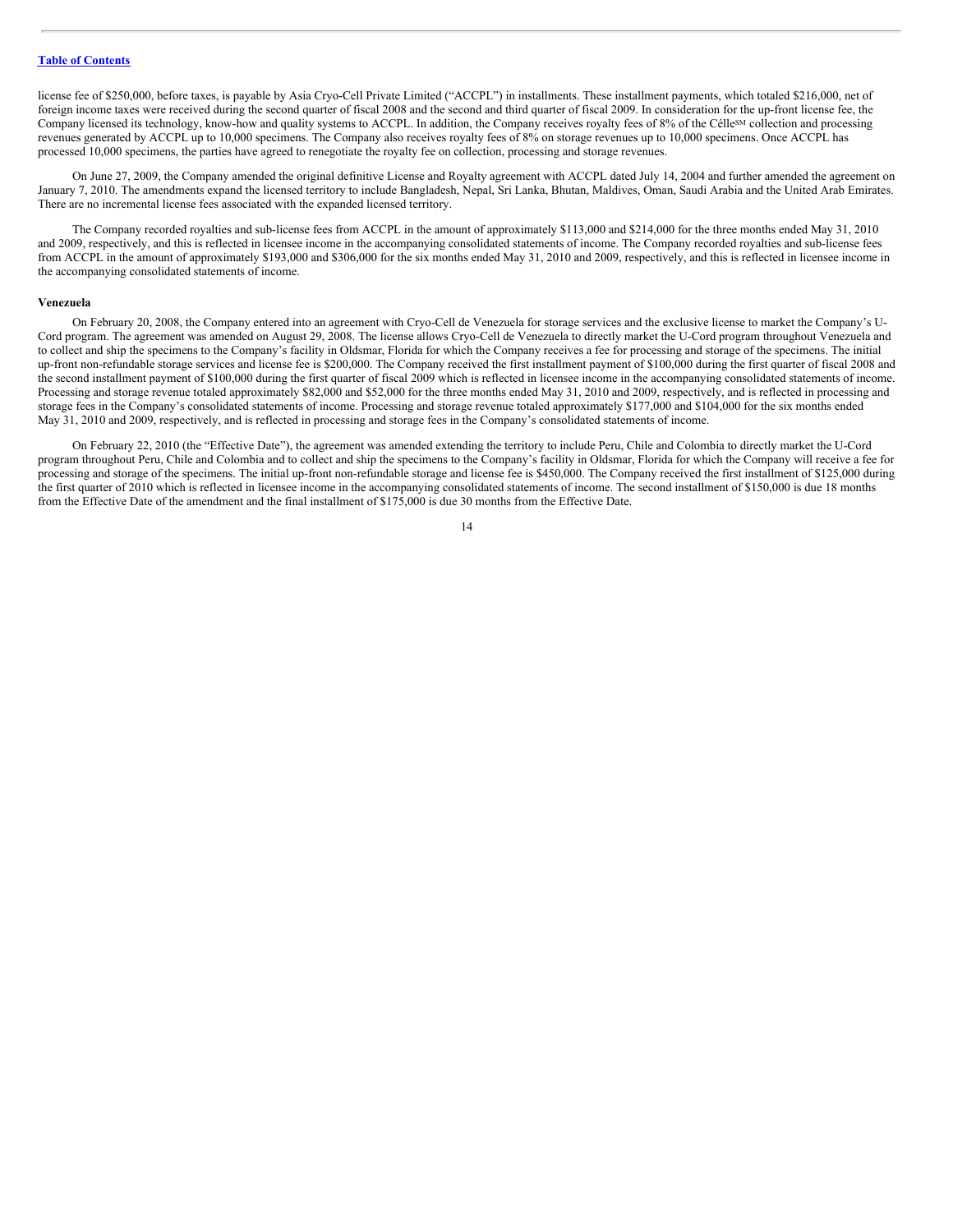#### **China**

On July 8, 2009, the Company entered into a license agreement with S-Evans Biosciences, Inc. ("SEB") to establish and market its C'ell&M preservation program in mainland China. The agreement also allows SEB to conduct research studies using Cryo-Cell's proprietary C'elle menstrual stem technology to identify future potential therapeutic applications. The Company will receive royalty fees of 15% of the C'elle collection and processing revenues generated by SEB. The Company will also receive royalty fees of 15% on storage revenues. In consideration for the royalties, the Company licensed its technology, know-how and quality systems to SEB. The Company did not earn any royalties in the first six months of fiscal 2010 or fiscal 2009.

#### **Germany**

On October 1, 2009, the Company entered into a License Agreement with Innovative Medical Solutions SRL ("IMS") to establish and market the Company's U-Cord business in Germany with the option to expand the licensed territory to include Italy, Spain and France. IMS is to pay the Company an annual fee of \$20,000 per year on the anniversary of the effective date for the term of the contract. The initial term of the agreement is ten years and may be extended in five year increments by mutual agreement of the parties. The Company will receive royalties of 12% of the U-Cord collection and processing revenues generated by IMS. The Company will also receive royalty fees of 14% - 18% on storage revenues. In consideration for the annual fee, the Company licensed its technology, know-how and quality systems to IMS. The Company did not earn any license fees or royalties in the first six months of fiscal 2010 or fiscal 2009.

On October 1, 2009, the Company entered into a license agreement with IMS to establish and market the Company's Célle<sup>M</sup> preservation program in Germany with an option to expand the licensed territory to include Italy, Spain and France. IMS is to pay the Company an annual fee of \$30,000 per year on the anniversary of the effective date for the term of the contract. The initial term of the agreement is ten years and may be extended in five year increments by mutual agreement of the parties. The Company will receive royalties of 18% - 22% of the Célle<sup>sM</sup> collection and processing revenues generated by IMS. The Company will also receive royalty fees of 20% - 24% on storage revenues. In consideration for the annual fee, the Company licensed its technology, know-how and quality systems to IMS. The Company did not earn any license fees or royalties in the first six months of fiscal 2010 or fiscal 2009.

#### **Nicaragua**

On January 11, 2010, the Company entered into a storage services and license agreement with Innovagen, S.A. ("Innovagen") for storage services and the exclusive license to market the Company's U-Cord program. The license allows Innovagen to directly market the U-Cord program throughout Nicaragua and to collect and ship the specimens to the Company's facility in Oldsmar, Florida for which the Company receives a fee for processing and storage of the specimens. The initial up-front storage services and non-refundable license fee is \$60,000 which is to be paid in three installments over the next two years. During the first quarter of fiscal 2010, the Company received the first installment payment of \$10,000 and this payment is reflected in licensee income in the accompanying consolidated statement of income for the period ended May 31, 2010. The license fee is non-refundable.

#### **Pakistan**

On January 27, 2010, the Company entered into a storage services and license agreement with Cryo-Cell Pakistan (Pvt.) Limited ("Pakistan"), for storage services and the exclusive license to market the Company's U-Cord program. The license allows Pakistan to directly market the U-Cord program throughout Pakistan and to collect and ship the specimens to the Company's facility in Oldsmar, Florida for which the Company receives a fee for processing and storage of the specimens. The initial up-front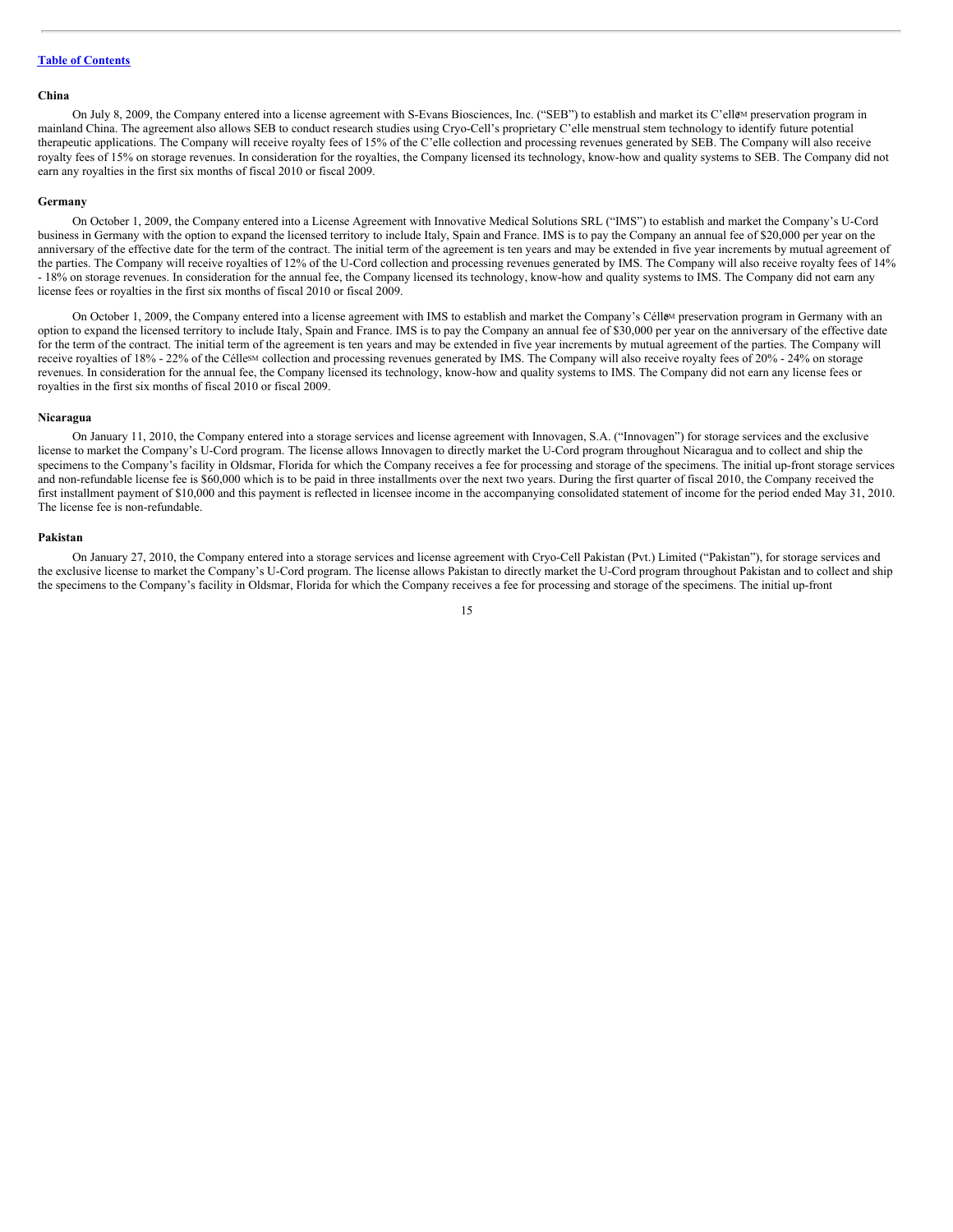storage services and license fee is \$100,000 and is non-refundable. The Company received the first installment payment of \$20,000 during the first quarter of fiscal 2010 and this is reflected in licensee income in the accompanying consolidated statement of income. The second and third installments are payable during Q1 of fiscal 2011 and 2012, respectively.

#### **Licensee Income - Prior Periods**

*Sublicensee Income.* The Company records processing and storage revenues for specimens received from sublicensees, which are processed, tested and stored in the Company's facility in Oldsmar, Florida. Previously, the Company reflected payments for multi-year storage plans from the sublicensees as credits to accounts receivable. The Company revised the consolidated statement of cash flows for the six months ended May 31, 2009, to reflect credits to accounts receivable of approximately \$14,000 as accounts payable and credits to accounts receivable of approximately \$516,000 as deferred revenue. This adjustment did not have an impact on net cash provided by operating activities, stockholders' deficit, net income or net income per common share.

*Licensee Income.* During the fourth quarter of fiscal 2009, the Company identified errors in licensee income related to fiscal years 2008 and 2007 and the first three quarters of fiscal 2009. Management evaluated these errors and determined that the errors were not material to the consolidated financial statements for the fiscal years ended 2008 and 2007 and the first three quarters of fiscal 2009. The Company has revised the previously reported licensee income for the three and six months ended May 31, 2009 by approximately \$37,000 and \$55,000, respectively.

During 2010, the Company reclassified licensee income from other income (expenses) to revenue in the consolidated statements of income for the three and six months ended May 31 2010 and May 31, 2009. Due to the recent increase in license agreement activity, the Company has determined that licensee income has become a significant source of its revenue and that it should be included within revenue on the consolidated statements of income. This reclassification did not have an impact on stockholders' deficit, net income or net income per common share.

*Foreign Income Taxes.* The Company revised the accompanying consolidated statements of income for the three and six months ended May 31, 2009, to reflect foreign income taxes of approximately \$59,000 and \$93,000, respectively, as income tax expense rather than within licensee income, net, as previously reported. This reclassification did not have an impact on stockholders' equity, net income or net income per common share.

The following are the effects on the consolidated statements of income and the consolidated statements of cash flows for the three and six months ended May 31, 2009.

|                                                                                   | <b>As Previously Reported</b> |            | <b>As Revised</b> |
|-----------------------------------------------------------------------------------|-------------------------------|------------|-------------------|
| <b>Consolidated Statement of Income for the Three Months Ended May 31, 2009</b>   |                               |            |                   |
| Licensee Income                                                                   | S                             | 387,202    | 483,347<br>S      |
| Income tax expense – foreign                                                      | ъ                             |            | \$<br>(59,012)    |
| Net income                                                                        | \$                            | 731.948    | S<br>769.081      |
| <b>Consolidated Statement of Income for the Six Months Ended May 31, 2009</b>     |                               |            |                   |
| Licensee Income                                                                   |                               | 725,353    | \$ 873,408        |
| Income tax expense – foreign                                                      |                               |            | (92, 632)         |
| Net income                                                                        | S                             | 1,267,634  | \$1,323,057       |
| <b>Consolidated Statement of Cash Flows for the Six Months Ended May 31, 2009</b> |                               |            |                   |
| Accounts receivable and advances                                                  | S                             | (279, 533) | \$ (809, 533)     |
| Accounts payable                                                                  |                               | (181, 962) | \$(167,962)       |
| Deferred revenue                                                                  |                               | 300.612    | \$761,189         |
| Net income                                                                        |                               | 1.267.634  | \$1,323,057       |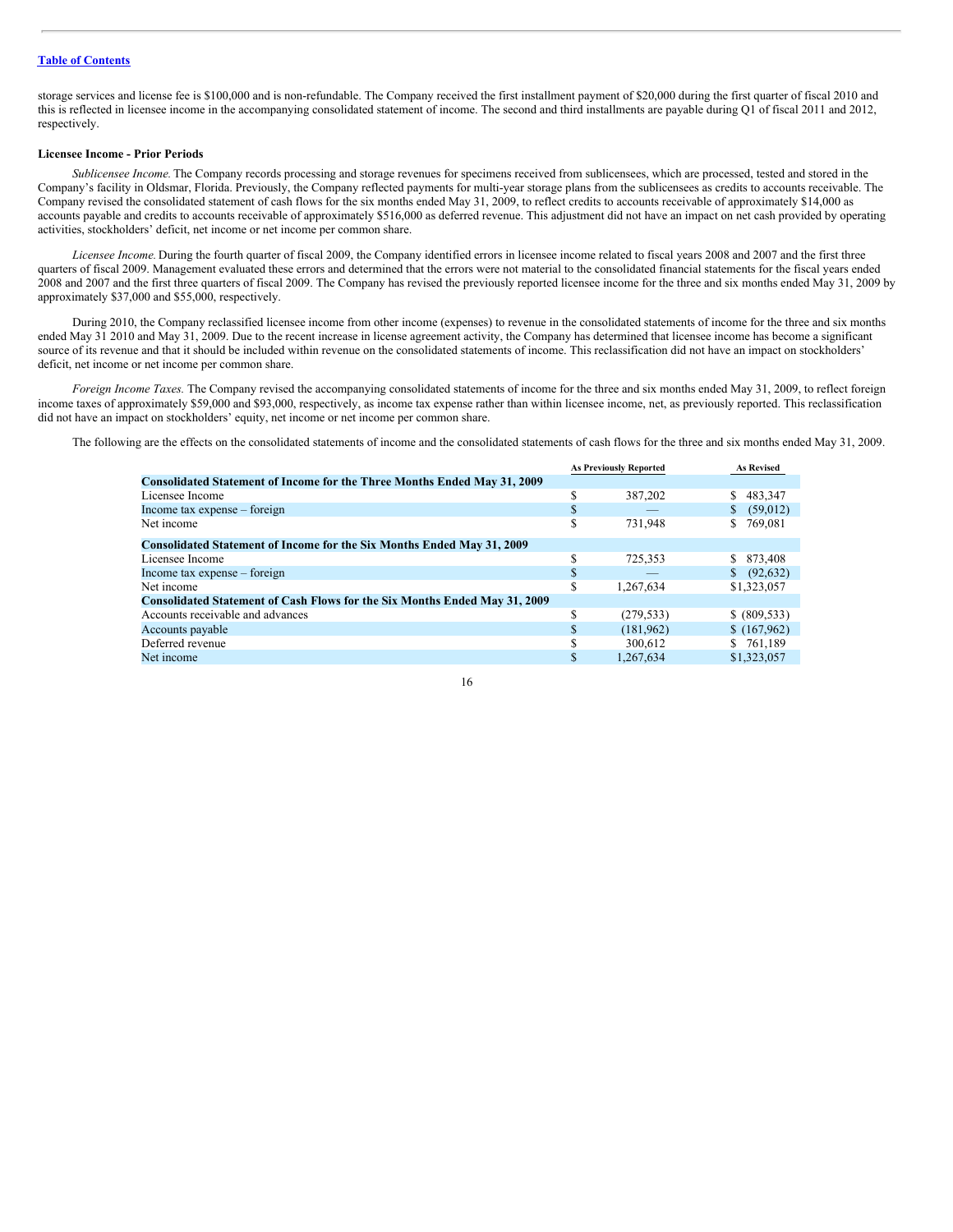#### **Note 6 – Agreements**

On December 15, 2009, the Company made a payment of \$100,000 to the Museum of Science and Industry ("MOSI") for the sponsorship of a stem cell exhibit in "The Amazing You" exhibition in Tampa, Florida. The payment was made for the exhibit to be displayed over the next five years as well as various other benefits to be received from MOSI. The exhibit opened during the second quarter of 2010. The payment of \$100,000 is being expensed over the life of the exhibit, which is five years. As of May 31, 2010, approximately \$3,000 has been expensed and is reflected in the consolidated statement of income. The remaining balance of approximately \$97,000 is recorded as a deposit on the accompanying consolidated balance sheets.

#### <span id="page-16-0"></span>**Item 2. Management's Discussion and Analysis of Financial Condition and Results of Operations.**

# **Overview**

The Company is engaged in cellular processing and cryogenic storage, with a current focus on the collection and preservation of umbilical cord (U-Cord®) blood stem cells for family use. The Company's principal sources of revenue are service fees for cord blood processing and preservation for new customers and recurring annual storage fees. The Company currently charges fees of \$1,595 to new clients for the collection kit, processing and testing and return medical courier service, with discounts in the case of multiple children from the same family and in other circumstances. The Company currently charges an annual storage fee of \$125 for new clients; storage fees for existing customers depend on the contracts with such customers. The Company also offers a one-time payment plan, where the client is charged \$3,495 with discounts in the case of multiple children from the same family and in other circumstances. The one-time plan includes the collection kit, processing and testing, return medical courier service and 21 years of pre-paid storage fees. The Company also receives revenue for processing and storage fees from certain licensees that ship specimens directly to the Company's facility in Oldsmar, Florida for processing and storage. These processing and storage fees are at negotiated rates, as specified in the licensee agreements. The Company also receives revenue from licensing fees and royalties from global affiliates.

In recent years, utilizing its infrastructure, experience and resources derived from its U-Cord business, the Company has expanded its research and development activities to develop technologies related to stem cells harvested from sources beyond umbilical cord blood stem cells. During 2007, much of the Company's research and development activities focused on the development of proprietary technology related to maternal placental stem cells (MPSCs). Also in 2006, the Company discovered novel technology related to menstrual stem cells. In November 2007, the Company announced the commercial launch of Célle<sup>SM</sup> service related to this patent-pending technology. The Company continues to focus independently-funded research and development activities through a vast network of research collaboration partners. The Company expects to place greater promotional emphasis on its Célle<sup>sM</sup> service in the future and increase its marketing expenditures related to Célle<sup>M</sup>.

During the six months ended May 31, 2010, the Company's revenues decreased 5% as compared to the same period in 2009. The Company reported net income of approximately \$673,000, or \$.06 per basic common share for the six months ended May 31, 2010 compared to net income of approximately \$1,323,000 or \$.11 per basic common share for the same period in 2009. The decrease in net income for the six months ended May 31, 2010 principally resulted from a 7% increase in marketing, general and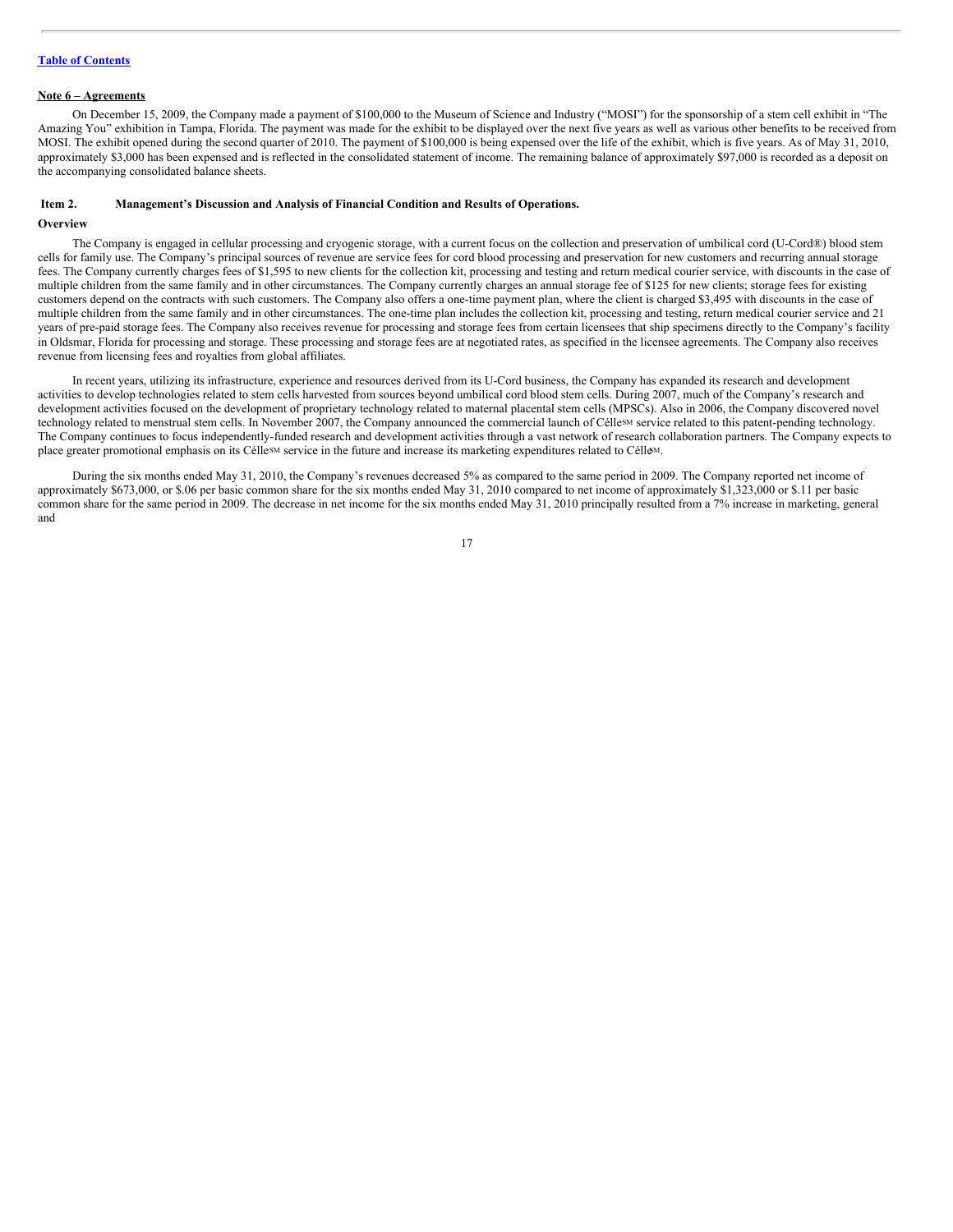administrative expenses, due mainly to the increase in sales and marketing initiatives, which is partially offset by a 2% decrease in cost of sales primarily due to a decline in the number of specimens processed and operational efficiencies in the processing and storage of specimens. In addition, research and development expenses were approximately \$63,000 for the six months ended May 31, 2010, an increase of approximately 7% in comparison to the same period in 2009. Research and development expenses in 2009 were primarily comprised of expenses related to the continued commercialization of the Company's new stem cell technology, C'elle, which was launched in November 2007. Due to the cancellation of the contract with Safti-Cell, and moving all of the specimens previously stored by Safti-Cell to the Company's storage facility in Oldsmar, Florida, the Company decreased cost of sales by approximately \$142,000 for the six months ended May 31, 2010.

As of May 31, 2010, the Company had cash and cash equivalents of \$6,929,684. The Company's cash increased by approximately \$79,000 during the first six months of fiscal 2010, primarily as a result of positive cash flow from operations. The increase in operating cash flow was primarily attributable to the Company's net income during the first six months of fiscal 2010. As of July 10, 2010, the Company maintains no long-term indebtedness.

#### **Results of Operations - Six Month Period Ended May 31, 2010**

*Revenues.* Revenues for the six months ended May 31, 2010 were \$8,540,188 as compared to \$8,980,269 for the same period in 2009. The decrease in revenue was primarily attributable to a 4% decrease in processing and storage fees and an 11% decrease in licensee income.

*Processing and Storage Fees.* The decrease in processing and storage fee revenue is primarily attributable to a decrease in specimens processed of 8%, in addition to an increase in sales discounts of 5%. The decrease was partially offset by a 7% increase in recurring annual storage fee revenue for the six months ended May 31, 2010 compared to the 2009 period. Sales discounts represent discounts to returning clients and promotions offered to newly enrolled clients.

*Licensee Income.*Licensee income for the six months ended May 31, 2010, was \$773,900 as compared to \$873,408 for the 2009 period. Licensee income for the six months ended May 31, 2010 primarily consisted of \$618,900 in royalty income earned on the processing and storage of cord blood stem cell specimens in geographic areas where the Company has license agreements. The remaining licensee income of \$155,000 related to installment payments of non-refundable up-front license fees from the licensees of the Company's U-Cord program in Chile, Colombia, Peru, Nicaragua and Pakistan. Licensee income for the six months ended May 31, 2009 consisted of \$698,408 in royalty income earned on the processing and storage of specimens in geographical areas where the Company has license agreements. The remaining licensee income of \$175,000 related to an installment payment of a non-refundable up-front license fee of \$75,000 from the licensee of the Company's C'elle preservation program in India and an installment payment of a non-refundable up-front license fee of \$100,000 from the licensee of the Company's U-Cord program in Venezuela.

Cost of Sales. Cost of sales for the six months ended May 31, 2010 was \$2,240,580 as compared to \$2,285,032 for the same period in 2009, representing a 2% decrease. Cost of sales was 26% of revenues for the six months ended May 31, 2010 and 25% for the six months ended May 31, 2009. Cost of sales includes wages and supplies associated with process enhancements to the existing production procedures and quality systems in the processing of cord blood specimens at the Company's facility in Oldsmar, Florida and depreciation expense of approximately \$144,000 and \$141,000 for the six months ended May 31, 2010 and 2009, respectively. The decrease in cost of sales is primarily attributable to the decrease in operational expenses and the decrease in specimens processed during the six months ended May 31, 2010 compared to the 2009 period. Due to the cancellation of the contract with Safti-Cell, and moving all of the specimens previously stored by Safti-Cell to the Company's storage facility in Oldsmar, Florida, the Company decreased cost of sales by approximately \$142,000 for the six months ended May 31, 2010.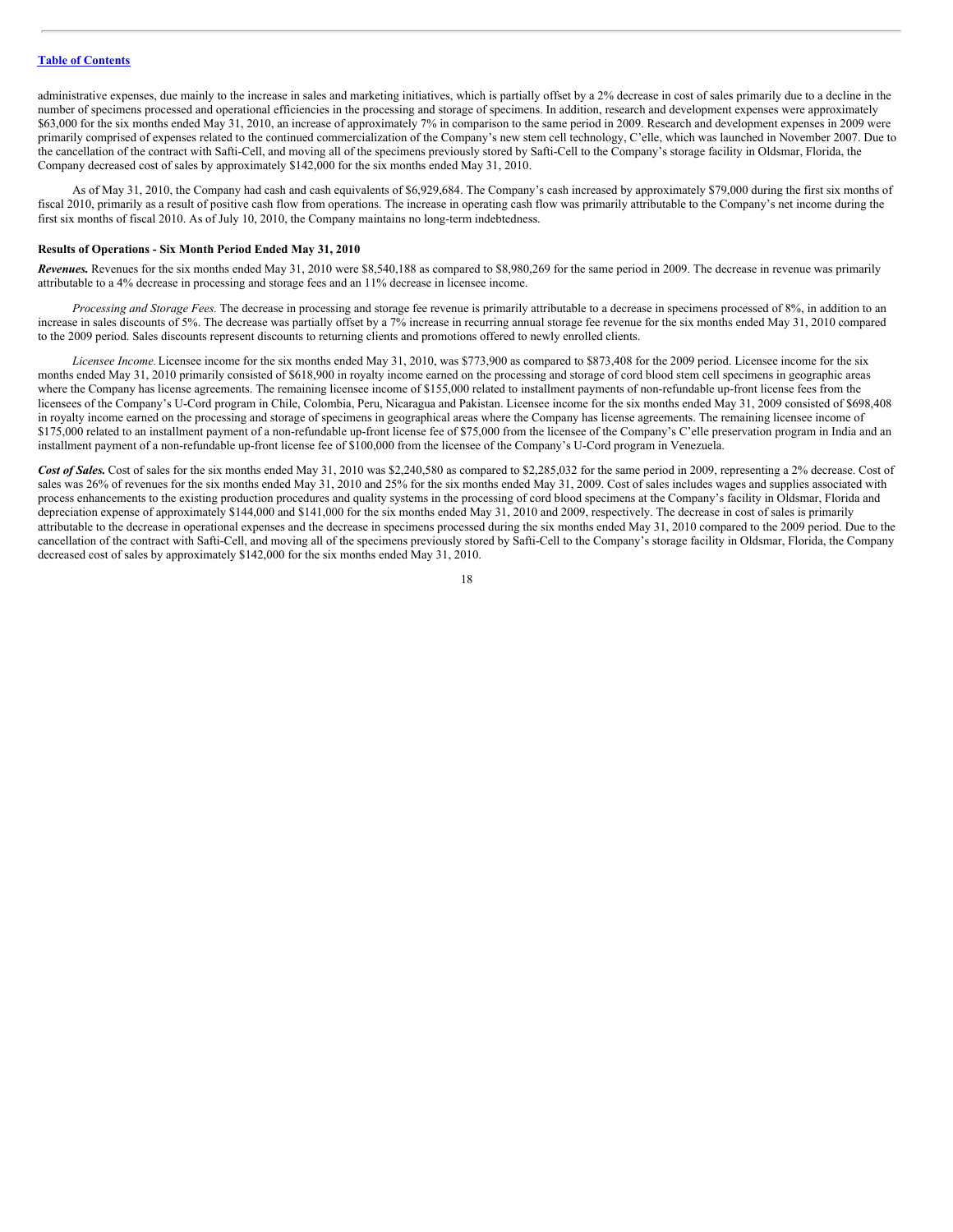*Marketing, General and Administrative Expenses.* Marketing, general and administrative expenses for the six months ended May 31, 2010 were \$4,603,961 as compared to \$4,313,044 for the 2009 period representing a 7% increase. These expenses are primarily comprised of expenses for consumer advertising, salaries and wages for personnel and professional fees.

*Research, Development and Related Engineering Expenses.*Research, development and related engineering expenses for the six months ended May 31, 2010 were \$62,563 as compared to \$58,320 for the 2009 period. The expenses for the six months ended May 31, 2010 and 2009 are primarily comprised of expenses related to the continued commercialization of the Company's new stem cell technology, Célle<sup>SM</sup>, which was launched in November 2007.

*Depreciation and Amortization*. Depreciation and amortization (not included in Cost of Sales) for the six months ended May 31, 2010 was \$146,798 compared to \$194,458 for the 2009 period. The decrease was caused by a portion of the Company's property and equipment becoming fully depreciated during fiscal 2009.

*Interest Expense.* Interest expense during the six months ended May 31, 2010, was \$719,825 compared to \$687,823 during the comparable period in 2009. Interest expense is mainly comprised of payments made to the other parties to the Company's revenue sharing agreements ("RSAs") based on the Company's storage revenue. Also included in interest expense is the amortization of the present value of a deferred consulting agreement in the amount of \$9,210 and \$12,639 for the six months ended May 31, 2010 and 2009, respectively, as well as interest paid of \$3,276 related to the installment payments made to Safti-Cell, Inc. for the Asset Purchase Agreement for the six months ended May 31, 2010.

*Equity in Losses of Af iliate.*Equity in losses of affiliate was \$33,773 for the six months ended May 31, 2010, compared to \$63,647 for the 2009 period. Equity in losses of affiliate for the six months ended May 31, 2010 and 2009, solely consists of amounts related to compensation expense for stock option awards that were granted by Saneron to certain consultants and employees.

*Income Taxes*. Deferred tax assets and liabilities are measured using enacted tax rates expected to be recovered or settled. The ultimate realization of our deferred tax assets depends upon generating sufficient future taxable income prior to the expiration of the tax attributes. In assessing the need for a valuation allowance, we must project future levels of taxable income. This assessment requires significant judgment. We examine the evidence related to the recent history of tax losses, the economic conditions which we operate and our forecasts and projections to make that determination.

The Company records foreign income taxes withheld from installment payments of non-refundable up-front license fees and royalty income earned on the processing and storage of cord blood stem cell specimens in geographic areas where the Company has license agreements. The Company recorded \$71,545 and \$92,632 for the six months ended May 31, 2010 and 2009, respectively, of foreign income tax expense.

There was no U.S. income tax expense for the six months ended May 31, 2010 and for the same period in 2009. The Company did not record income tax expense during the six months ended May 31, 2010 or 2009 due to the utilization of net operating losses and foreign tax credit carryforwards, which were not previously benefited in the Company's financial statements. It is managements' current belief it is "more likely than not" that future tax benefits will not be realized in the future and, as a result, no net deferred tax asset is reflected in the Company's financial statements.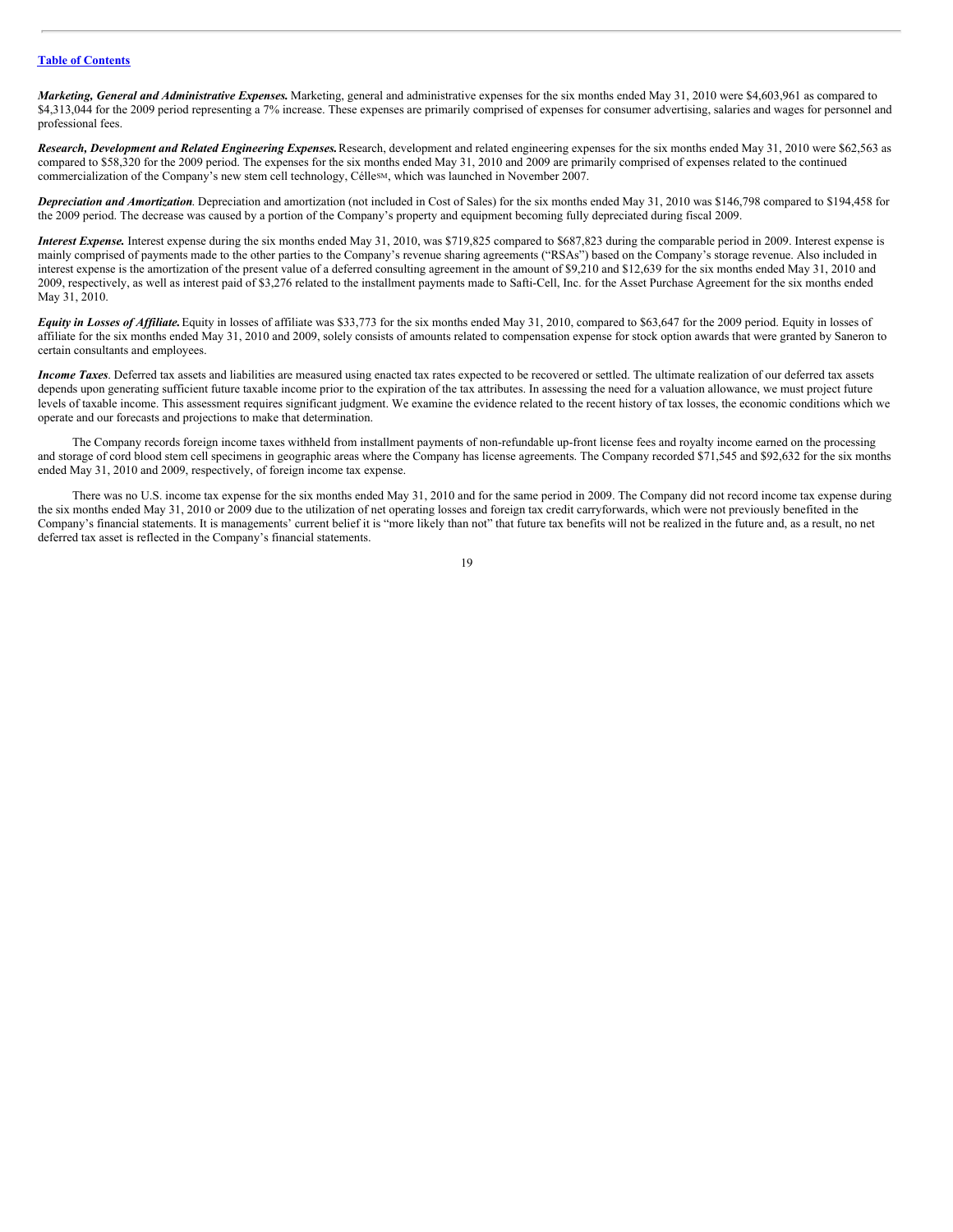#### **Results of Operations - Three Month Period Ended May 31, 2010**

*Revenues.* Revenues for the three months ended May 31, 2010 were \$4,303,327 as compared to \$4,725,251 for the same period in 2009. The decrease in revenue was primarily attributable to a 6% decrease in processing and storage fees and a 32% decrease in licensee income.

*Processing and Storage Fees.* The decrease in processing and storage fee revenue is primarily attributable to a decrease in specimens processed of 12%, partially offset by a 1% decrease in sales discounts as well as an 8% increase in recurring annual storage fee revenue for the three months ended May 31, 2010 compared to the 2009 period. Sales discounts represent discounts to returning clients and promotions offered to newly enrolled clients.

*Licensee Income.*Licensee income for the three months ended May 31, 2010, was \$326,758 as compared to \$483,347 for the 2009 period. Licensee income for the three months ended May 31, 2010 consisted of \$326,758 in royalty income earned on the processing and storage of cord blood stem cell specimens in geographic areas where the Company has license agreements. Licensee income for the three months ended May 31, 2009 primarily consisted of \$408,347 in royalty income earned on the processing and storage of specimens in geographical areas where the Company has license agreements. The remaining licensee income of \$75,000 related to an installment payment of a nonrefundable up-front license fee from the licensee of the Company's C'elle preservation program in India.

Cost of Sales. Cost of sales for the three months ended May 31, 2010 was \$1,147,912 as compared to \$1,175,342 for the same period in 2009, representing a 2% decrease. Cost of sales was 27% of revenues for the three months ended May 31, 2010 and 25% for the three months ended May 31, 2009. Cost of sales includes wages and supplies associated with process enhancements to the existing production procedures and quality systems in the processing of cord blood specimens at the Company's facility in Oldsmar, Florida and depreciation expense of approximately \$72,000 and \$71,000 for the three months ended May 31, 2010 and 2009, respectively. The decrease in cost of sales is primarily attributable to the decrease in operational expenses and the decrease in specimens processed during the three months ended May 31, 2010 compared to the 2009 period. Due to the cancellation of the contract with Safti-Cell, and moving all of the specimens previously stored by Safti-Cell to the Company's storage facility in Oldsmar, Florida, the Company decreased cost of sales by approximately \$93,000 for the three months ended May 31, 2010.

*Marketing, General and Administrative Expenses.* Marketing, general and administrative expenses for the three months ended May 31, 2010 were \$2,283,017 as compared to \$2,217,801 for the 2009 period representing a 3% increase. These expenses are primarily comprised of expenses for consumer advertising, salaries and wages for personnel and professional fees.

*Research, Development and Related Engineering Expenses.*Research, development and related engineering expenses for the three months ended May 31, 2010 were \$10,480 as compared to \$32,680 for the 2009 period. The expenses for the three months ended May 31, 2010 and 2009 are primarily comprised of expenses related to the continued commercialization of the Company's new stem cell technology, Célle<sup>SM</sup>, which was launched in November 2007.

*Depreciation and Amortization*. Depreciation and amortization (not included in Cost of Sales) for the three months ended May 31, 2010 was \$73,059 compared to \$94,159 for the 2009 period. The decrease was caused by a portion of the Company's property and equipment becoming fully depreciated during fiscal 2009.

*Interest Expense.* Interest expense during the three months ended May 31, 2010, was \$385,704 compared to \$363,582 during the comparable period in 2009. Interest expense is mainly comprised of payments made to the other parties to the Company's RSAs based on the Company's storage revenue. Also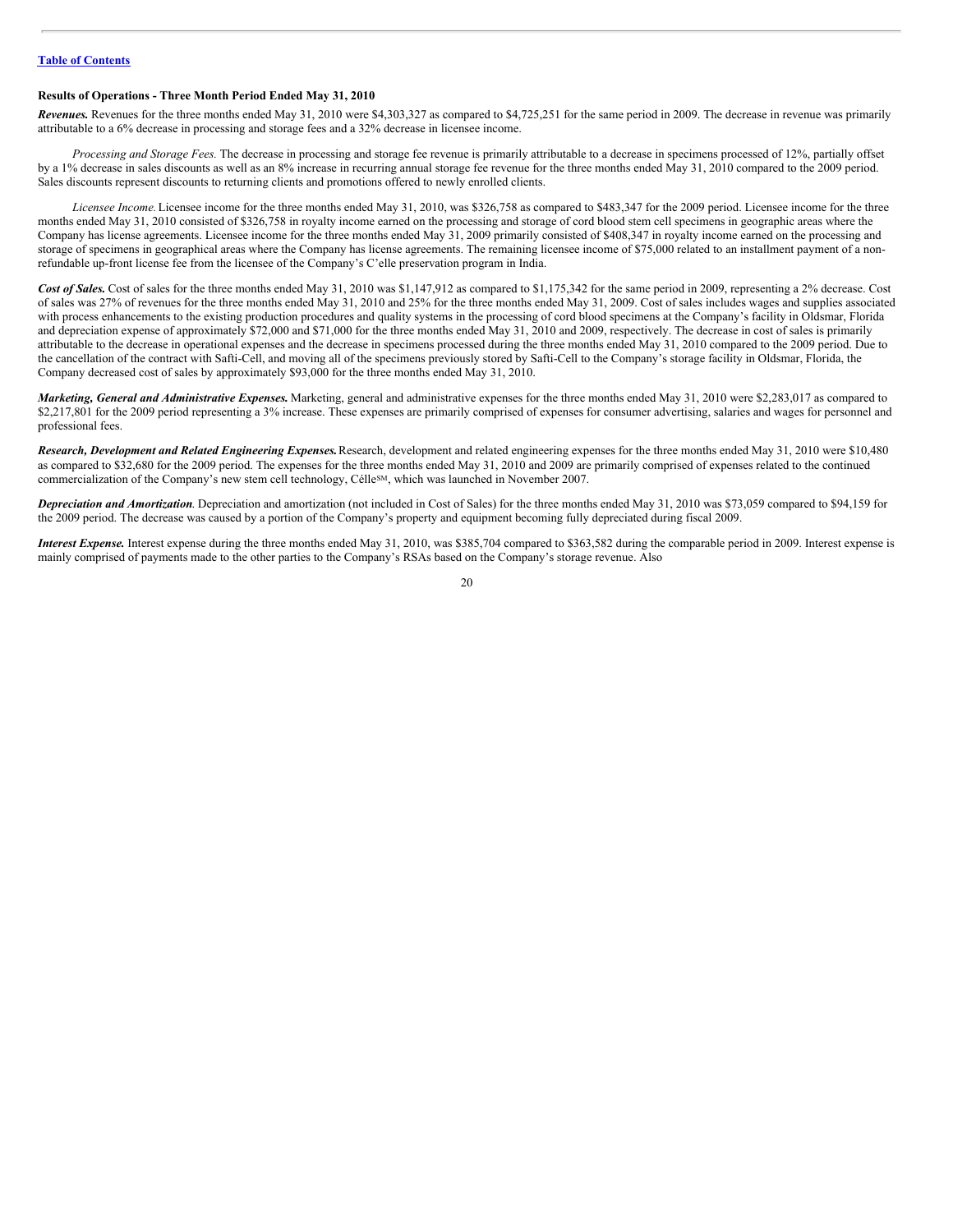included in interest expense is the amortization of the present value of a deferred consulting agreement in the amount of \$4,739 and \$6,600 for the three months ended May 31, 2010 and 2009, respectively, as well as interest paid of \$1,638 related to the installment payments made to Safti-Cell, Inc. for the Asset Purchase Agreement for the three months ended May 31, 2010.

*Equity in Losses of Af iliate.*Equity in losses of affiliate was \$16,832 for the three months ended May 31, 2010, compared to \$31,780 for the 2009 period. Equity in losses of affiliate for the three months ended May 31, 2010 and 2009, solely consists of amounts related to compensation expense for stock option awards that were granted by Saneron to certain consultants and employees.

*Income Taxes*. Deferred tax assets and liabilities are measured using enacted tax rates expected to be recovered or settled. The ultimate realization of our deferred tax assets depends upon generating sufficient future taxable income prior to the expiration of the tax attributes. In assessing the need for a valuation allowance, we must project future levels of taxable income. This assessment requires significant judgment. We examine the evidence related to the recent history of tax losses, the economic conditions which we operate and our forecasts and projections to make that determination.

The Company records foreign income taxes withheld from installment payments of non-refundable up-front license fees and royalty income earned on the processing and storage of cord blood stem cell specimens in geographic areas where the Company has license agreements. The Company recorded approximately \$38,323 and \$59,012 for the three months ended May 31, 2010 and 2009, respectively, of foreign income tax expense.

There was no income tax expense for the three months ended May 31, 2010 and for the same period in 2009. The Company did not record income tax expense during the second quarter of 2010 or 2009 due to the utilization of net operating losses and foreign tax credit carryforwards, which were not previously benefited in the Company's financial statements. It is managements' current belief it is "more likely than not" that future tax benefits will not be realized in the future and, as a result, no net deferred tax asset is reflected in the Company's financial statements.

#### **Liquidity and Capital Resources**

Through May 31, 2010, the Company's principal source of cash has been from sales of its U-Cord® program to customers, the sale of license agreements and proceeds from licensees. Currently, the Company's cash flow is derived primarily from sales relating to its storage services, including the initial fee and ongoing storage fees. The Company does not expect a change in its principal source of cash flow.

At May 31, 2010, the Company had cash and cash equivalents of \$6,929,684 as compared to \$6,850,765 at November 30, 2009. The increase in cash and cash equivalents during the six months ended May 31, 2010 was primarily attributable to the following:

Net cash provided by operating activities for the six months ended May 31, 2010 was \$526,102, which was primarily attributable to the Company's operating activities, including the receipt of \$155,000 in up-front license fees from the licensees of the Company's U-Cord program in Chile, Colombia, Peru, Nicaragua and Pakistan.

Net cash provided by operating activities for the six months ended May 31, 2009 was \$1,743,151, which was primarily attributable to the Company's operating activities, including the receipt of the second \$100,000 installment payment from the sale of the Cryo-Cell de Venezuela licensee agreement and the receipt of the second installment payment from ACCPL of \$63,750.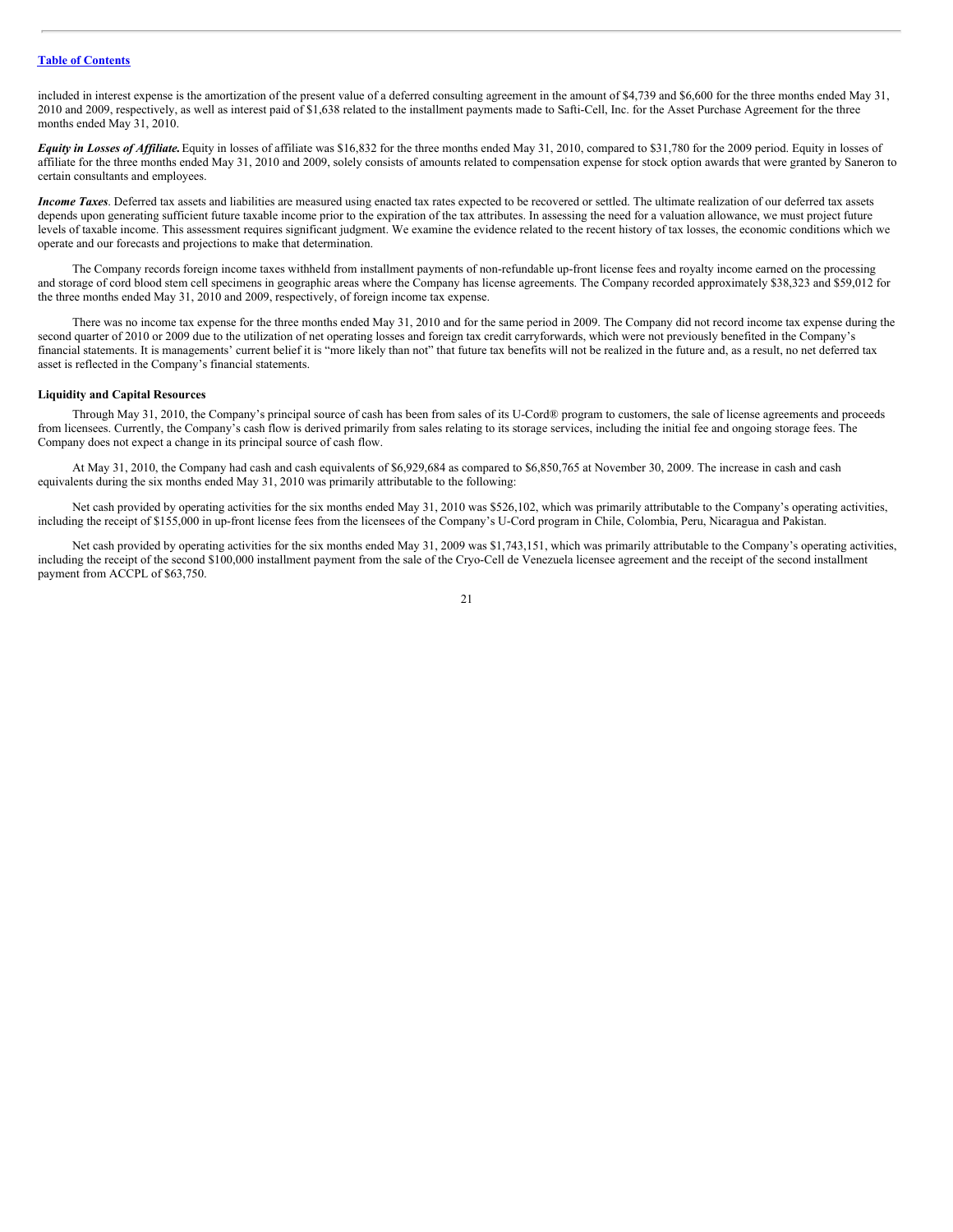Net cash used in investing activities for the six months ended May 31, 2010 was \$447,183, which was primarily attributable to the costs associated with the application and development of patents, the purchase of property and equipment and investments in marketable securities.

Net cash used in investing activities for the six months ended May 31, 2009 was \$154,978, which was primarily attributable to the costs associated with the application and development of patents and the purchase of property and equipment.

There was no cash provided by or used in financing activities during the first six months of fiscal 2010 and 2009.

The Company does not have a line of credit or other type of financing instrument. The Company owes the remaining balance of \$95,457 to be paid to Red Rock for the acquisition of Safti-Cell, which is secured by the assets purchased by the Company. The balance is to be paid in full during the third quarter of fiscal 2010.

The Company anticipates making non-discretionary capital expenditures of approximately \$500,000 over the next twelve months. The Company anticipates funding future property and equipment purchases with cash-on-hand and cash flows from future operations.

The Company anticipates that its cash and cash equivalents, marketable securities and cash flows from future operations will be sufficient to fund its known cash needs for at least the next 12 months. Cash flows from operations in the near future will depend primarily upon the Company either increasing revenues from sales of its umbilical cord blood cellular storage services and the Célle<sup>sM</sup> service, or reducing expenses. If expected increases in revenues are not realized, or if expenses are higher than anticipated, the Company may be required to reduce or defer cash expenditures or otherwise manage its cash resources during the next 12 months so that they are sufficient to meet the Company's cash needs for that period. In addition, the Company may consider seeking equity or debt financing if deemed appropriate for its plan of operations, and if such financing can be obtained on acceptable terms. There is no assurance that any reductions in expenditures, if necessary, will not have an adverse effect on the Company's business operations, including sales activities and the development of new services and technology.

#### **Critical Accounting Policies**

The preparation of consolidated financial statements and related disclosures in conformity with accounting principles generally accepted in the United States requires estimates and assumptions that affect the reported amounts of assets and liabilities, revenues and expenses and related disclosures of contingent assets and liabilities in the consolidated financial statements and accompanying notes. The SEC has defined a company's critical accounting policies as the ones that are most important to the portrayal of the company's financial condition and results of operations, and which require the company to make its most difficult and subjective judgments, often as a result of the need to make estimates of matters that are inherently uncertain. The Company believes that its estimates and assumptions are reasonable under the circumstances; however, actual results may vary from these estimates and assumptions. We have identified the following critical accounting policies that affect the more significant judgments and estimates used in the preparation of the consolidated financial statements.

#### **Revenue Recognition**

The Company records revenue from processing and storage of specimens and pursuant to agreements with licensees. The Company recognizes revenue from processing fees upon completion of processing and storage fees ratably over the contractual storage period, as well as, other income from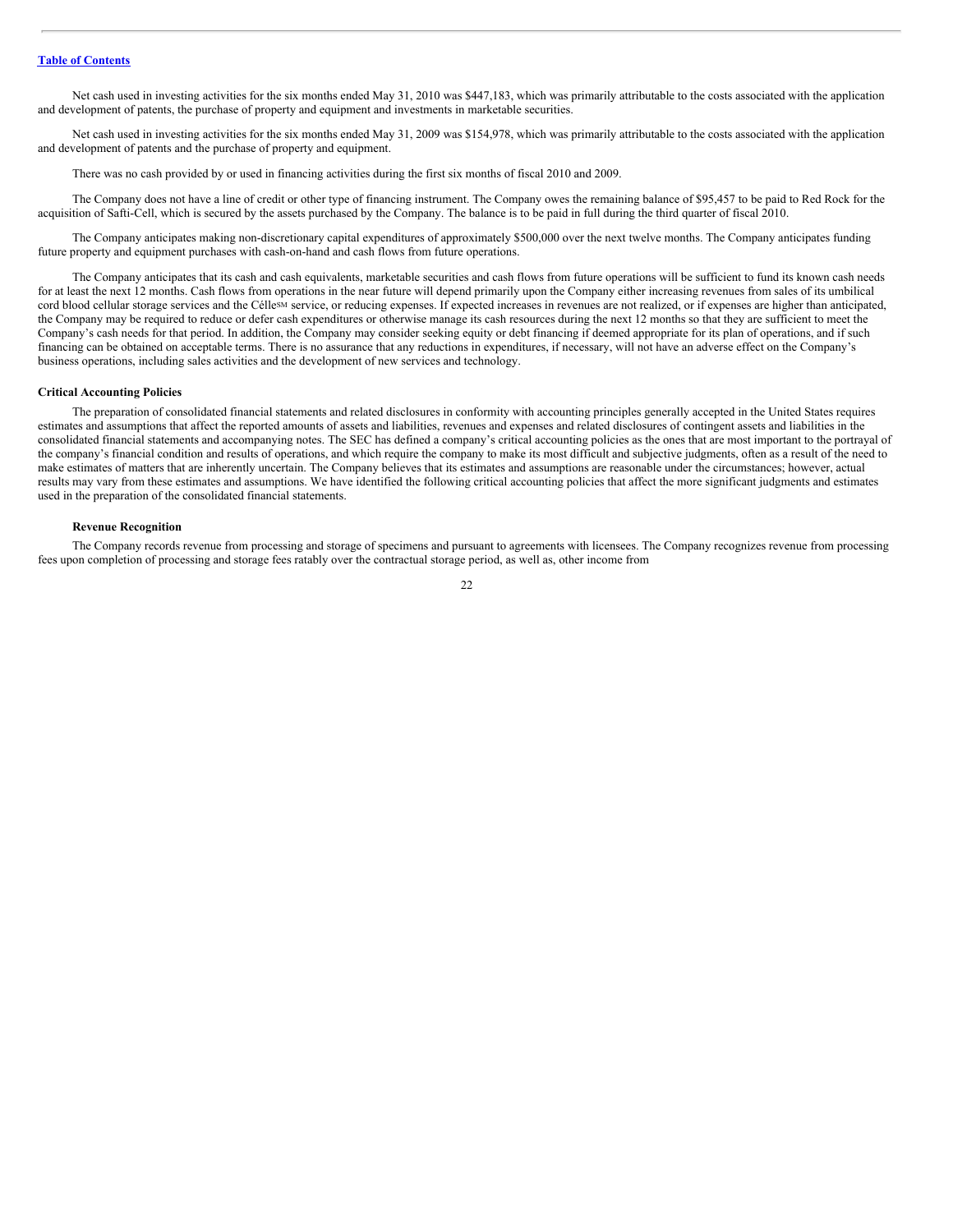royalties paid by licensees related to long term storage contracts which the Company has under license agreements. Contracted storage periods can range from one to twentyone years. Deferred revenue on the accompanying consolidated balance sheets includes the portion of the annual storage fee and the twenty-one year storage fee that is being recognized over the contractual storage period as well as royalties received from foreign licensees related to long-term storage contracts in which the Company has future obligations under the license agreement. The Company classifies deferred revenue as current if the Company expects to recognize the related revenue over the next 12 months. As of May 31, 2010, the current and long-term portion of deferred revenue is approximately \$5,600,000 and \$7,500,000, respectively. As of November 30, 2009, the current and long-term portion of deferred revenue is approximately \$5,400,000 and \$7,400,000, respectively. The Company also records revenue within processing and storage fees from shipping and handling billed to customers when earned. Shipping and handling costs that the Company incurs are expensed and included in cost of sales.

# **License and Royalty Agreements**

The Company has entered into licensing agreements with various licensees in certain international markets in an attempt to capitalize on the Company's technology. The licensees typically pay a licensing fee to receive Company marketing programs, technology and know-how in a selected geographical area. The licensee may be given a right to sell sub-license agreements as well. As part of the accounting for the up-front license revenue, revenue from the up-front license fee is recognized based on such factors as when the payment is due, collectability and when all material services or conditions relating to the sale have been substantially performed based on the terms of the agreement. The Company has seventeen active licensing agreements. The following areas each have one license agreement: Mexico, El Salvador, Guatemala, Nicaragua, Ecuador, Panama, Honduras, Venezuela, China, Pakistan, Chile, Colombia and Peru. The following areas each have two license agreements: China and Germany.

In addition to the license fee, the Company earns royalties on subsequent processing and storage revenues received by the licensee in the selected geographic area and a fee on any sub-license agreements that are sold by the licensee where applicable. The Company also processes and stores specimens sent directly from customers of sublicensees in Mexico, Central America, Ecuador, Pakistan and Venezuela. These fees are included in processing and storage fees on the consolidated statements of income. As part of the accounting for licensee income, the Company uses estimates and judgments based on historical processing and storage volume in determining the timing and amount of licensee income to recognize. The Company periodically reviews license and royalty receivables for collectability and, if necessary, will record an expense for an allowance for uncollectible accounts. If the financial condition of the Company's licensees and sub-licensees were to deteriorate beyond the estimates, the Company may have to increase the allowance for doubtful accounts which could have a negative impact on earnings. If the licensee's customer base were to decrease, it would negatively impact the Company's ongoing license income.

#### **Accounts Receivable**

Accounts receivable consist of the amounts due from clients that have enrolled and processed in the U-Cord® processing and storage program and amounts due from licensee affiliates and do not require collateral. Accounts receivable due from clients are due within 30 days and are stated at amounts due from clients net of an allowance for doubtful accounts. Accounts outstanding longer than the contractual payment terms are considered past due. The Company determines its allowance by considering the length of time accounts receivable are past due, the Company's previous loss history, and the customer's current ability to pay its obligations. Therefore, if the financial condition of the Company's clients were to deteriorate beyond the estimates, the Company may have to increase the allowance for doubtful accounts which could have a negative impact on earnings. The Company writes-off accounts receivable when they become uncollectible, and payments subsequently received on such receivables are credited to the allowance for doubtful accounts.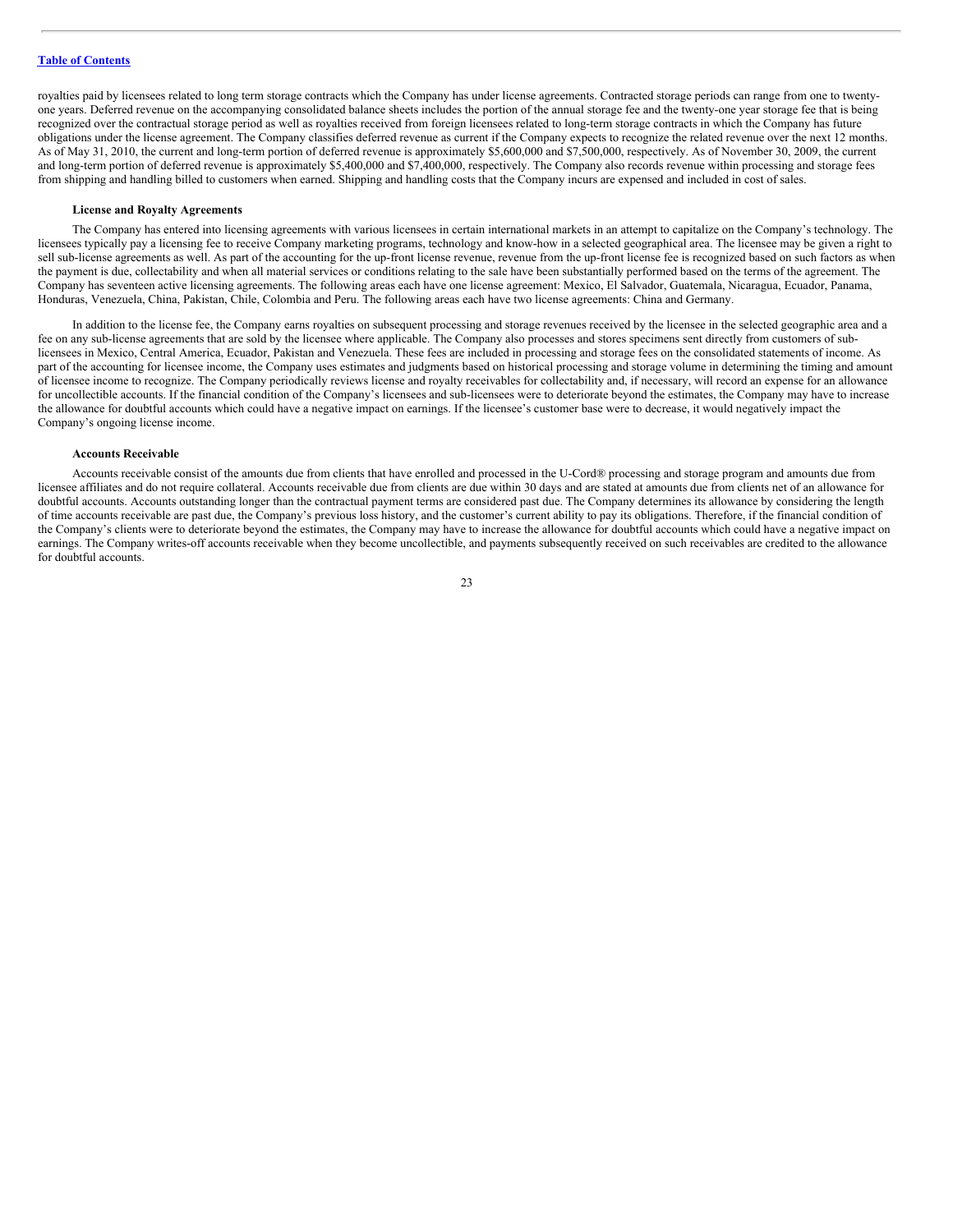#### **Income Taxes**

Deferred tax assets and liabilities are recognized for the estimated future tax consequences attributable to differences between financial statement carrying amounts of existing assets and liabilities and their respective tax bases. Deferred tax assets and liabilities are measured using enacted tax rates expected to be recovered or settled. A valuation allowance covering the deferred tax assets of the Company as of May 31, 2010 and November 30, 2009, has been provided as the Company does not believe it is "more likely than not" that the future income tax benefits will be realized.

The Company records foreign income taxes withheld from installment payments of non-refundable up-front license fees and royalty income earned on the processing and storage of cord blood stem cell specimens in geographic areas where the Company has license agreements. The Company recorded approximately \$38,000 and \$59,000 for the three months ended May 31, 2010 and 2009, respectively, of foreign income tax expense. The Company recorded approximately \$72,000 and \$93,000 for the six months ended May 31, 2010 and 2009.

The Company recognizes the financial statement benefit of a tax position only after determining that the relevant tax authority would more likely than not sustain the position following an audit. For tax positions meeting the more-likely-than-not threshold, the amount recognized in the financial statements is the largest benefit that has a greater than 50 percent likelihood of being realized upon ultimate settlement with the relevant tax authority. Increases or decreases to the unrecognized tax benefits could result from management's belief that a position can or cannot be sustained upon examination based on subsequent information or potential lapse of the applicable statute of limitation for certain tax positions

The Company recognizes interest and penalties related to uncertain tax positions in income tax expense. As of May 31, 2010 and November 30, 2009 the Company had no provisions for interest or penalties related to uncertain tax positions.

#### **Investment in Saneron**

The Company owns 35% of an entity that is involved in the area of stem cell research. The Company accounts for this investment under the equity method, and reviews the investment annually to determine if an other than temporary impairment exists. The Company previously recorded equity in losses of affiliate until the investment balance was zero and only goodwill remained. The Company does not believe that an impairment exists as of May 31, 2010 and November 30, 2009. If actual future results are not consistent with the Company's assumptions and estimates, the Company may be required to record impairment charges in the future which could have a negative impact on earnings.

#### **Patents**

The Company incurs certain legal and related costs in connection with patent applications. If a future economic benefit is anticipated from the resulting patent or an alternate future use is available to the Company, such costs are capitalized and amortized over the expected life of the patent. The Company's assessment of future economic benefit involves considerable management judgment. A different conclusion could result in the reduction of the carrying value of these assets.

Patent costs are capitalized on the date that the utility patent was filed and are amortized over a period of 20 years. Capitalized patent costs, net of accumulated amortization, as of May 31, 2010 and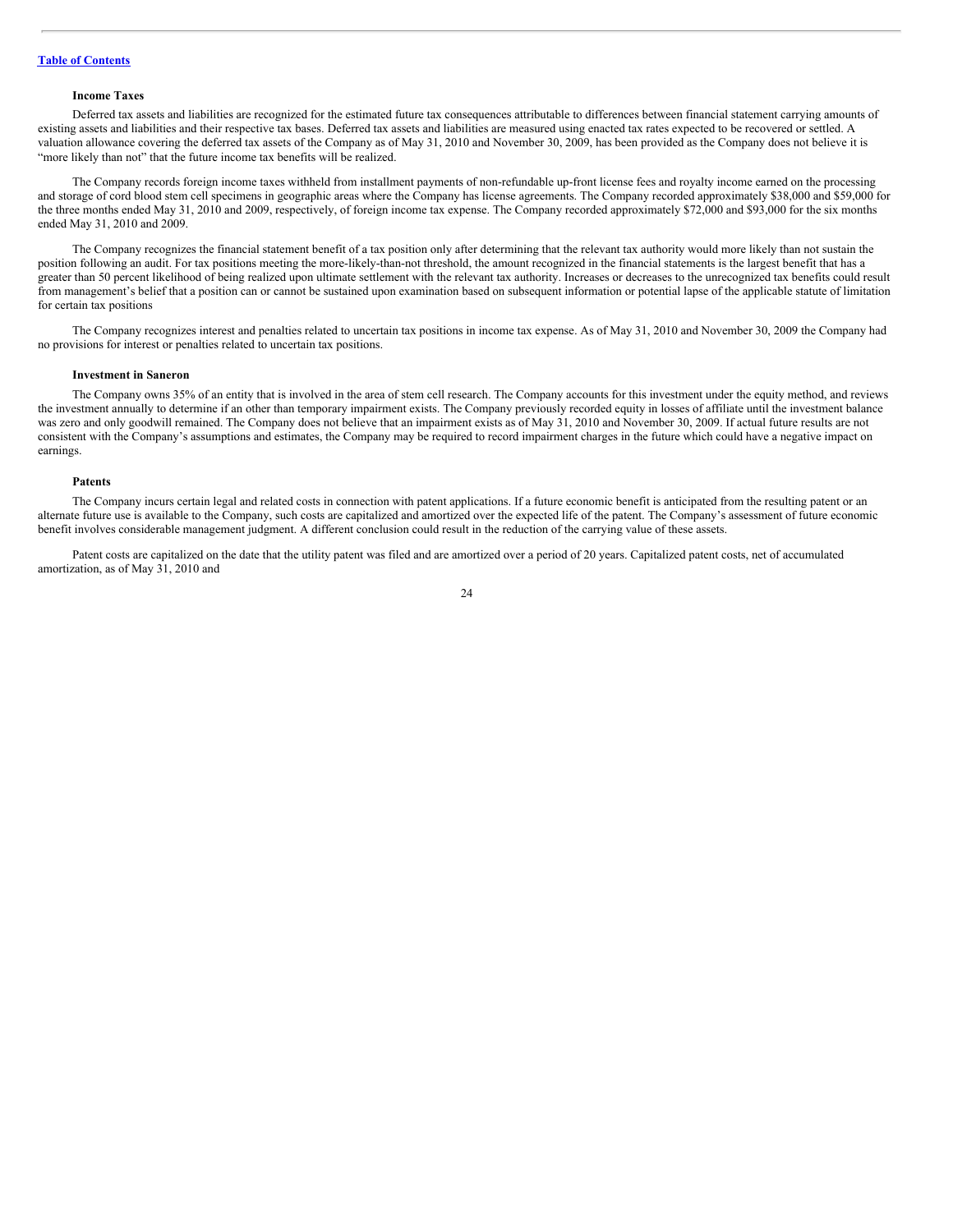November 30, 2009 are \$435,020 and \$401,206, respectively, and are included in deposits and other assets in the accompanying consolidated balance sheets. Amortization expense was approximately \$7,000 and \$6,000 for the three months ended May 31, 2010 and May 31, 2009, respectively, and is included in depreciation and amortization in the accompanying consolidated statements of income. Amortization expense was approximately \$13,000 and \$10,000 for the six months ended May 31, 2010 and May 31, 2009, respectively, and is included in depreciation and amortization in the accompanying consolidated statements of income.

#### **Revenue Sharing Agreements**

The Company has entered into revenue sharing agreements ("RSAs") with various parties whereby these parties contracted with the Company for a percentage of future storage revenues the Company generates from clients in specific geographical areas. The RSAs have no definitive term or termination provisions. The sharing applies to the storage fees for all specified specimens in the area up to the number covered in the contract. When the number of specimens is filled, any additional specimens stored in that area are not subject to revenue sharing. As there are empty spaces resulting from attrition, the Company agrees to fill them as soon as possible. The parties typically pay the Company a non-refundable up-front fee for the rights to these future payments. The Company had recognized these non-refundable fees as a long-term liability. Given the criteria under which these RSAs are established, cash payments on these contracts can fluctuate from period to period. All payments made to the other parties to the RSAs are recognized as interest expense. At such time as the total payments can be determined, the Company will commence amortizing these liabilities under the effective interest method. The Company does not intend to enter into additional RSAs.

#### **Recently Issued Accounting Pronouncements**

#### *Revenue Arrangements with Multiple Deliverables*

In October 2009, the Financial Accounting Standards Board ("FASB") issued an Accounting Standard Update ("ASU") No. 2009-13, which addresses the accounting for multiple-deliverable arrangements to enable vendors to account for products or services separately rather than as a combined unit and modifies the manner in which the transaction consideration is allocated across the separately identified deliverables. The ASU significantly expands the disclosure requirements for multiple-deliverable revenue arrangements. The ASU will be effective for the first annual reporting period beginning on or after June 15, 2010, and may be applied retrospectively for all periods presented or prospectively to arrangements entered into or materially modified after the adoption date. Early adoption is permitted, provided that the guidance is retroactively applied to the beginning of the year of adoption. The Company is currently evaluating the impact this update may have on its consolidated financial statements upon its required adoption on December 1, 2010.

#### **Off-Balance Sheet Arrangements**

The Company has no off-balance sheet arrangements that have or are reasonable likely to have a current or future effect on its financial condition, changes in financial condition, revenues or expenses, results of operations, liquidity, capital expenditures or capital resources that is material to investors.

#### **Forward-Looking Statements**

This Form 10-Q, press releases and certain information provided periodically in writing or orally by the Company's officers or its agents may contain statements which constitute "forward-looking statements" within the meaning of Section 27A of the Securities Act of 1933, as amended and Section 21E of the Securities Exchange Act of 1934, as amended. The terms "Cryo-Cell International, Inc.," "Cryo-Cell,"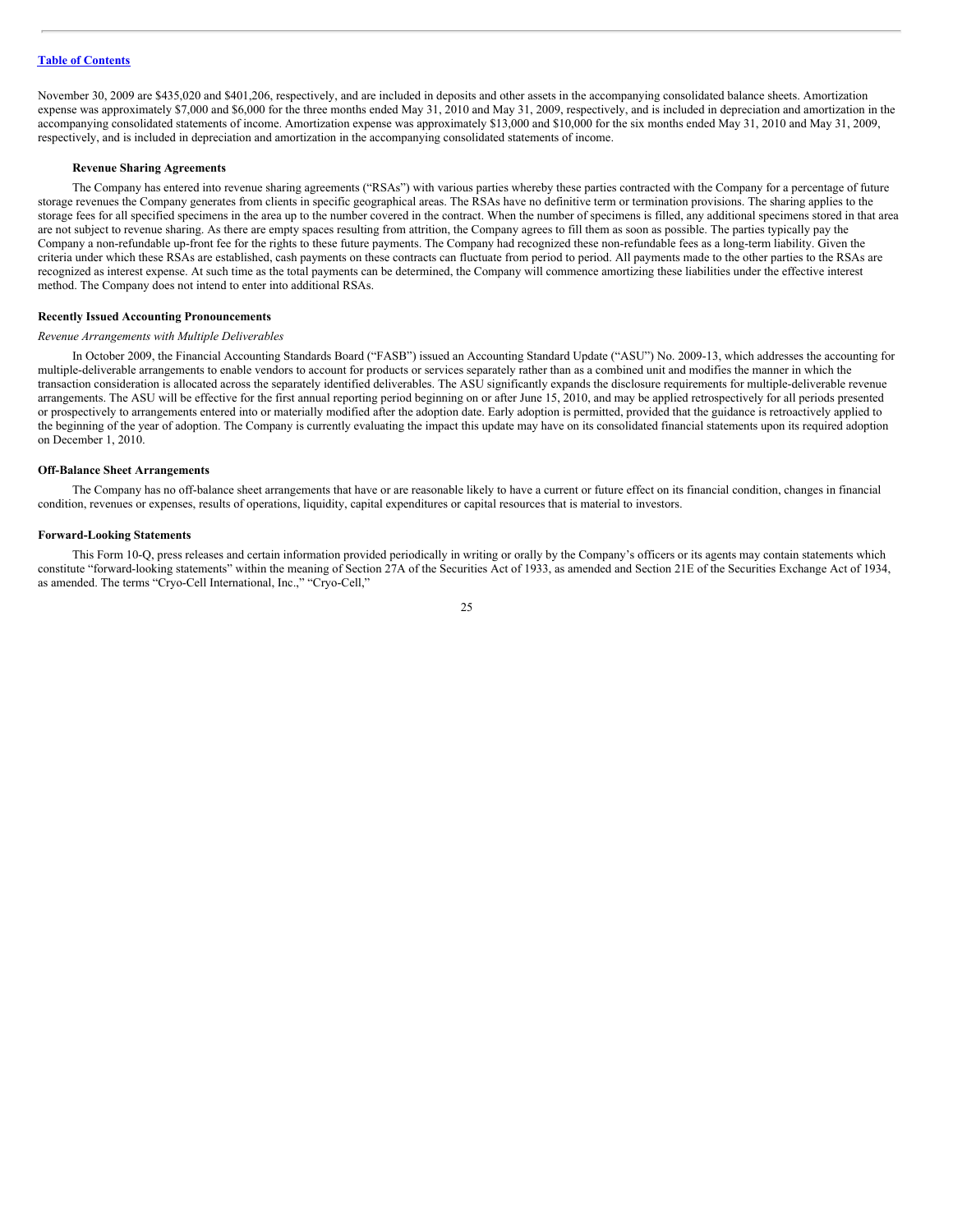"Company," "we," "our" and "us" refer to Cryo-Cell International, Inc. The words "expect," "anticipate", "believe," "goal," "strategy", "plan," "intend," "estimate" and similar expressions and variations thereof, if used, are intended to specifically identify forward-looking statements. Those statements appear in a number of places in this Form 10-Q and in other places, and include statements regarding the intent, belief or current expectations of the Company, its directors or its officers with respect to, among other things:

- (i) our future performance and operating results;
- (ii) our future operating plans;
- (iii) our liquidity and capital resources; and
- (iv) our financial condition, accounting policies and management judgments.

Investors and prospective investors are cautioned that any such forward-looking statements are not guarantees of future performance and involve risks and uncertainties, and that actual results may differ materially from those projected in the forward-looking statements as a result of various factors. The factors that might cause such differences include, among others, the risk factors set forth in Part I, "Item 1A. Risk Factors" of our most recent Annual Report on Form 10-K and the following:

- (i) any adverse effect or limitations caused by recent increases in government regulation of stem cell storage facilities;
- (ii) any increased competition in our business including increasing competition from public cord blood banks particularly in overseas markets but also in the U.S.;
- (iii) any decrease or slowdown in the number of people seeking to store umbilical cord blood stem cells or decrease in the number of people paying annual storage fees;
- (iv) market acceptance of the Company's Célle<sup>5M</sup> service will require publication of scientific studies, consumer awareness, and the development of new therapies from the Célle<sup>SM</sup> technology, none of which are certain;
- (v) any new services relating to other types of stem cells that have not yet been offered commercially, and there is no assurance that other stem cell services will be launched or will gain market acceptance;
- (vi) any adverse impacts on revenue or operating margins due to the costs associated with increased growth in our business, including the possibility of unanticipated costs relating to the operation of our facility and costs relating to the commercial launch of the placental stem cell service offering or any other new types of stem cells;
- (vii) any unique risks posed by our international activities, including but not limited to local business laws or practices that diminish our affiliates' ability to effectively compete in their local markets;
- (viii) any technological or medical breakthroughs that would render the Company's business of stem cell preservation obsolete;
- (ix) any material failure or malfunction in our storage facilities; or any natural disaster or act of terrorism that adversely affects stored specimens;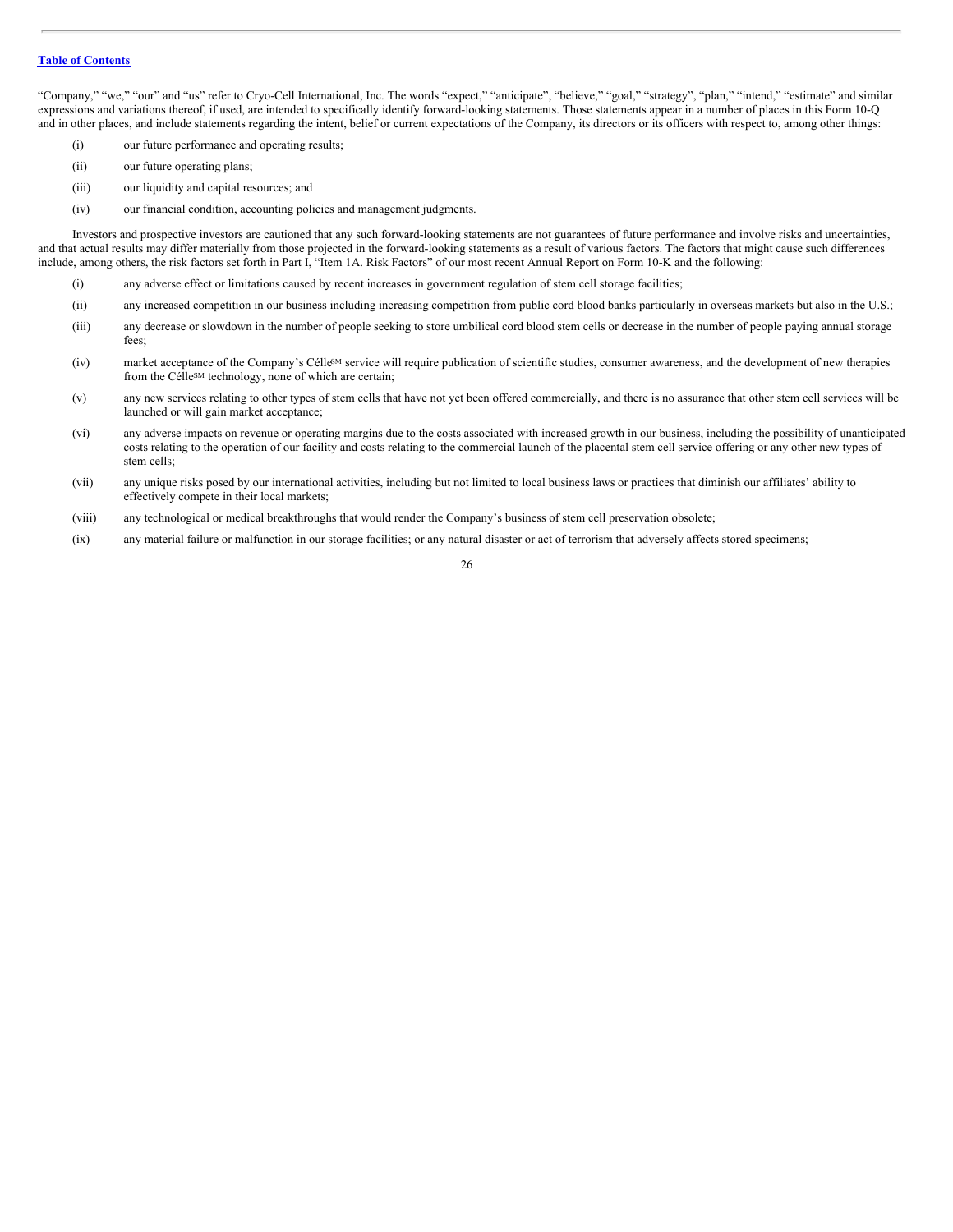- (x) any adverse results to our prospects, financial condition or reputation arising from any material failure or compromise of our information systems;
- (xi) the costs associated with defending or prosecuting litigation matters, particularly including litigation related to intellectual property, and any material adverse result from such matters;
- (xii) any negative consequences resulting from deriving, shipping and storing specimens at a second location;
- (xiii) current market, business and economic conditions in general and in our industry in particular;
- (xiv) any adverse performance by or relations with any of our licensees;
- (xv) any inability to enter into new licensing arrangements including arrangements with non-refundable upfront fees;
- (xvi) any inability to realize cost savings as a result of recent acquisitions;
- (xvii) any inability to realize a return on an investment ;
- (xviii) any increased U.S. income tax expense as a result of inability to utilize or exhaustion of net operating losses;
- $(xix)$  any adverse impact on our revenues as a result of greater emphasis in the future on the promotion of our Céll<sup>gM</sup> service and any shifting of our marketing dollars towards our Célle<sup>SM</sup> service;
- (xx) any adverse impact on our revenues and operating margins as a result of discounting of our services in order to generate new business in tough economic times where consumers are selective with discretionary spending; and
- (xxi) other factors many of which are beyond our control.

We undertake no obligation to publicly update or revise the forward-looking statements made in this Form 10-Q to reflect events or circumstances after the date of this Form 10-Q or to reflect the occurrence of unanticipated events.

Readers are cautioned not to place undue reliance on these forward-looking statements, which reflect management's analysis only as of the date hereof. Cryo-Cell International, Inc. undertakes no obligation to publicly revise these forward-looking statements to reflect events or circumstances that arise after the date hereof. Readers should carefully review the risk factors described in other documents the Company files from time to time with the Securities and Exchange Commission, including the Annual Report on Form 10-K filed by the Company and any Current Reports on Form 8-K filed by the Company.

#### <span id="page-26-0"></span>**Item 3. Quantitative and Qualitative Disclosures About Market Risk.**

Not applicable.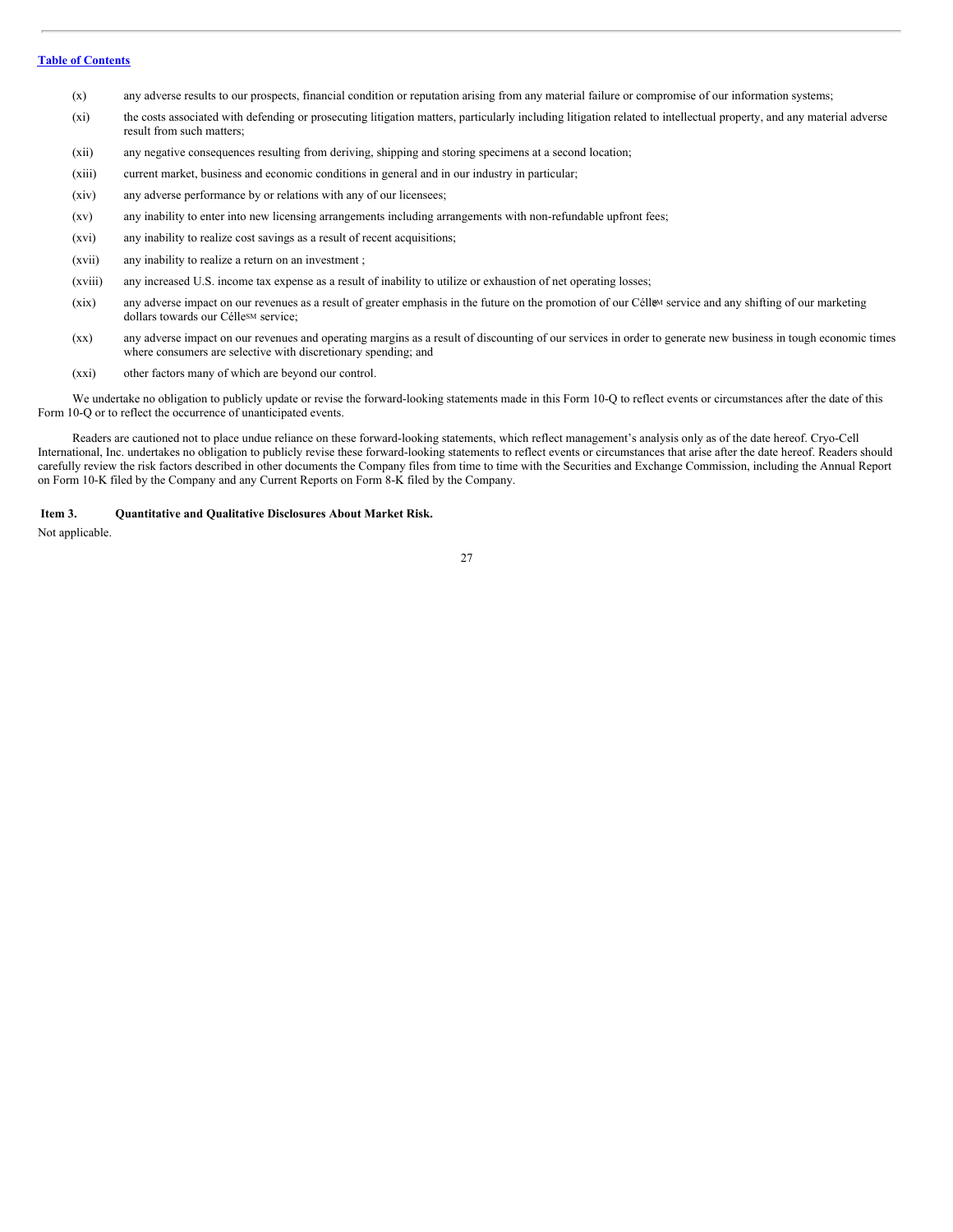#### <span id="page-27-0"></span>**Item 4. Controls and Procedures**

#### **Evaluation of Disclosure Controls and Procedures**

Based on their most recent review, as of the end of the period covered by this report, the Company's principal executive officer and principal financial officer have concluded that the Company's disclosure controls and procedures are ineffective to provide reasonable assurance that information required to be disclosed by the Company in the reports that it files or submits under the Securities Exchange Act of 1934, as amended, is accumulated and communicated to the Company's management, including its principal executive officer and principal financial officer, as appropriate to allow timely decisions regarding required disclosure and are ineffective to ensure that such information is recorded, processed, summarized and reported within the time periods specified in the SEC's rules and forms.

#### **Changes in Internal Control Over Financial Reporting**

As previously disclosed in our Form 10-K filed on March 1, 2010 and the Company's Form 10-Q filed on April 15, 2010, during the November 30, 2009, year end closing process, the Company's principal executive officer and principal financial officer concluded that the Company's disclosure controls and procedures and internal controls over financial reporting were not effective, due to a material weakness surrounding the estimated accrual of processing and storage royalties earned from licensees and the deferral of the long-term storage royalties.

Prior to the identification of such material weakness, management had already undertaken, or was in the process of undertaking, a number of steps to design and implement more effective internal controls, including:

- Restructuring the Company's licensee agreements to work directly with each licensee;
- Adding staffing resources with the primary responsibility being the licensee affiliates;
- Refining the estimate of licensee income going forward.

The changes in the Company's internal control over financial reporting described in the previous paragraph were implemented prior to the Company reporting its results for the quarter ended February 28, 2010 and as a result of such changes we believe we have remediated the material weakness described above, however the new controls have not been operating for a long enough period of time to conclude that the Company's disclosure controls are effective. There were no other changes in the Company's internal controls over financial reporting during the quarter ended May 31, 2010 that have materially affected, or are reasonably likely to materially affect, the Company's internal control over financial reporting.

#### **Limitations on the Effectiveness of Controls**

Our management, including our CEO and CFO, does not expect that our disclosure controls and internal controls will prevent all error and all fraud. A control system, no matter how well conceived and operated, can provide only reasonable, not absolute, assurance that the objectives of the control system are met. Further, the design of a control system must reflect the fact that there are resource constraints, and the benefits of controls must be considered relative to their costs. Because of the inherent limitations in all control systems, no evaluation of controls can provide absolute assurance that all control issues and instances of fraud, if any, within the company have been detected. These inherent limitations include the realities that judgments in decision-making can be faulty, and that breakdowns can occur because of simple error or mistake. Additionally, controls can be circumvented by the individual acts of some persons, by collusion of two or more people, or by management or board override of the control.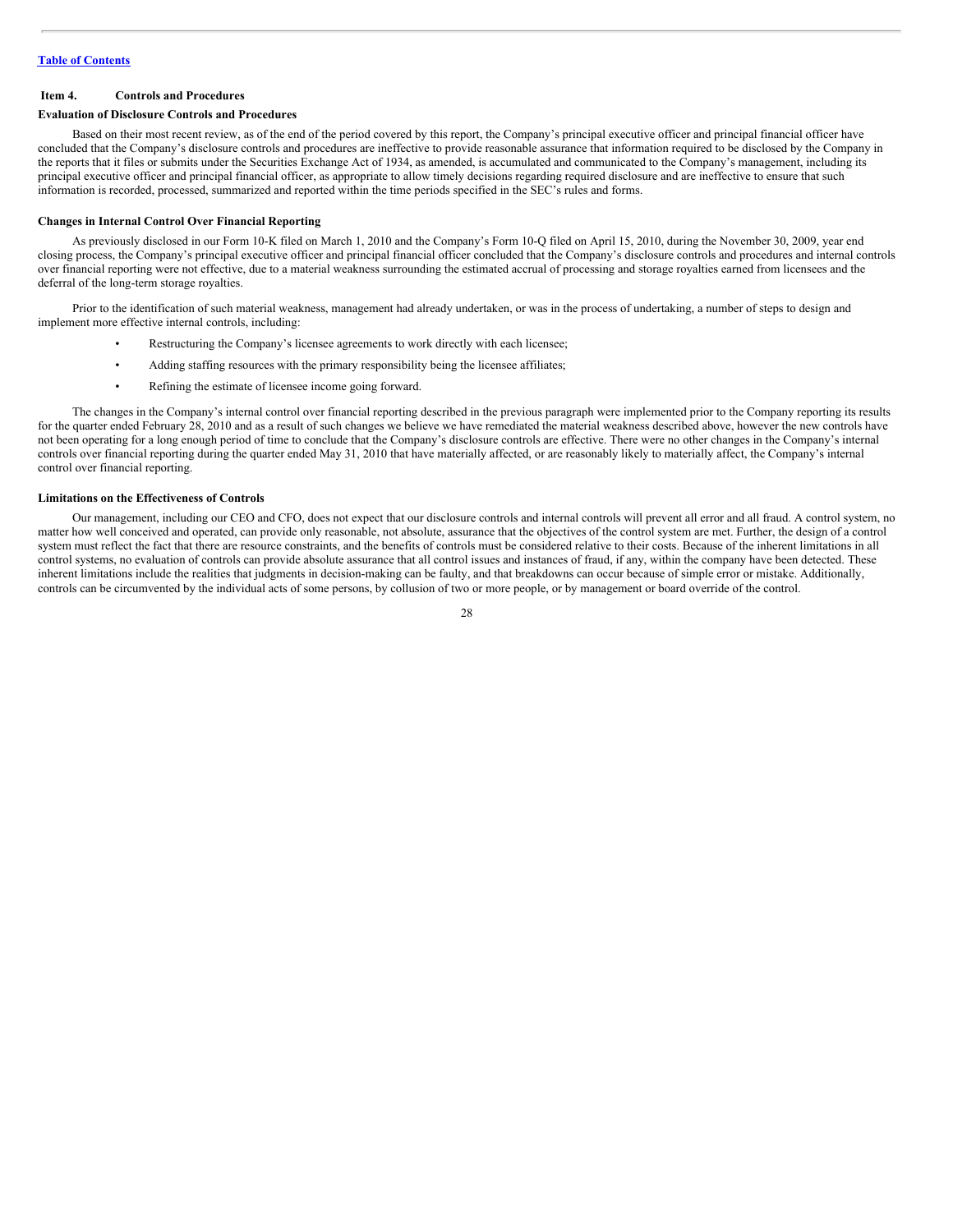The design of any system of controls also is based in part upon certain assumptions about the likelihood of future events, and there can be no assurance that any design will succeed in achieving its stated goals under all potential future conditions; over time, control may become inadequate because of changes in conditions, or the degree of compliance with the policies or procedures may deteriorate. Because of the inherent limitations in a cost-effective control system, misstatements due to error or fraud may occur and not be detected.

#### **CEO and CFO Certifications**

Appearing as exhibits 31.1 and 31.2 to this report there are Certifications of the CEO and the CFO. The Certifications are required in accordance with Section 302 of the Sarbanes-Oxley Act of 2002 (the Section 302 Certifications). This Item of this report is the information concerning the evaluation referred to in the Section 302 Certifications and this information should be read in conjunction with the Section 302 Certifications for a more complete understanding of the topics presented.

# **PART II - OTHER INFORMATION**

# <span id="page-28-0"></span>**ITEM 1. LEGAL PROCEEDINGS**

Not applicable.

#### <span id="page-28-1"></span>**ITEM 1A. RISK FACTORS**

In addition to the other information set forth in this report, you should carefully consider the factors discussed in Part I, "Item 1A. Risk Factors" in our Annual Report on Form 10-K for the year ended November 30, 2009, which could materially affect our business, financial condition or future results. The risks described in our Annual Report on Form 10-K are not the only risks we face. Additional risks and uncertainties not currently known to us or that we currently deem to be immaterial also may materially adversely affect our business, financial condition and/or operating results.

# <span id="page-28-2"></span>**ITEM 2. UNREGISTERED SALES OF EQUITY SECURITIES AND USE OF PROCEEDS**

None.

# <span id="page-28-3"></span>**ITEM 3. DEFAULTS UPON SENIOR SECURITIES**

None.

<span id="page-28-4"></span>**ITEM 4. RESERVED**

#### <span id="page-28-5"></span>**ITEM 5. OTHER INFORMATION**

None.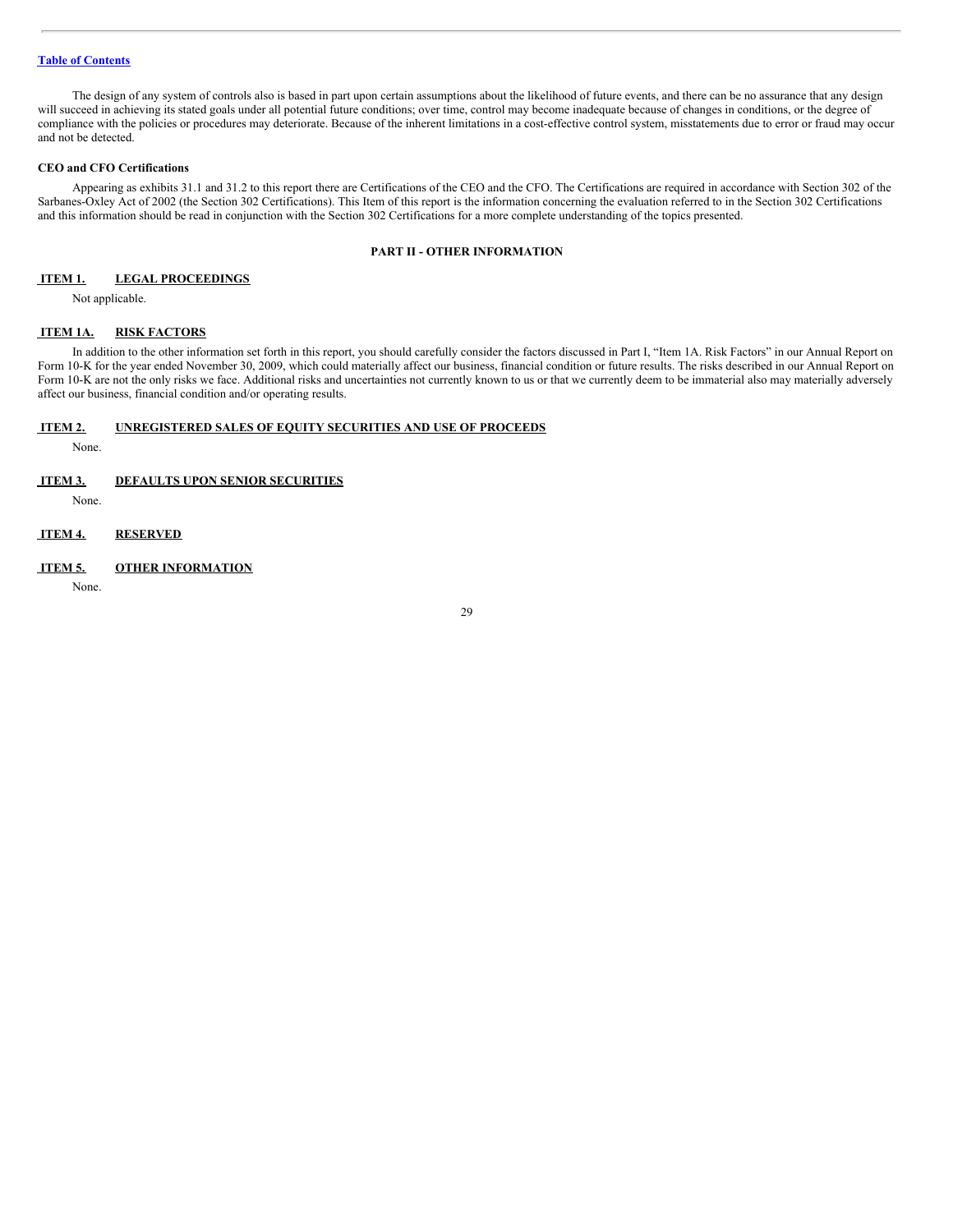# <span id="page-29-0"></span>**ITEM 6. EXHIBITS**

(a) Exhibits

- 31.1 Certification of CEO Pursuant to Section 302 of the Sarbanes-Oxley Act of 2002*(filed herewith).*
- 31.2 Certification of CFO Pursuant to Section 302 of the Sarbanes-Oxley Act of 2002*(filed herewith)*.
- 32 Certification Pursuant to 18 U.S.C. Section 1350, as Adopted Pursuant to Section 906 of the Sarbanes-Oxley Act of 2002*(filed herewith)*.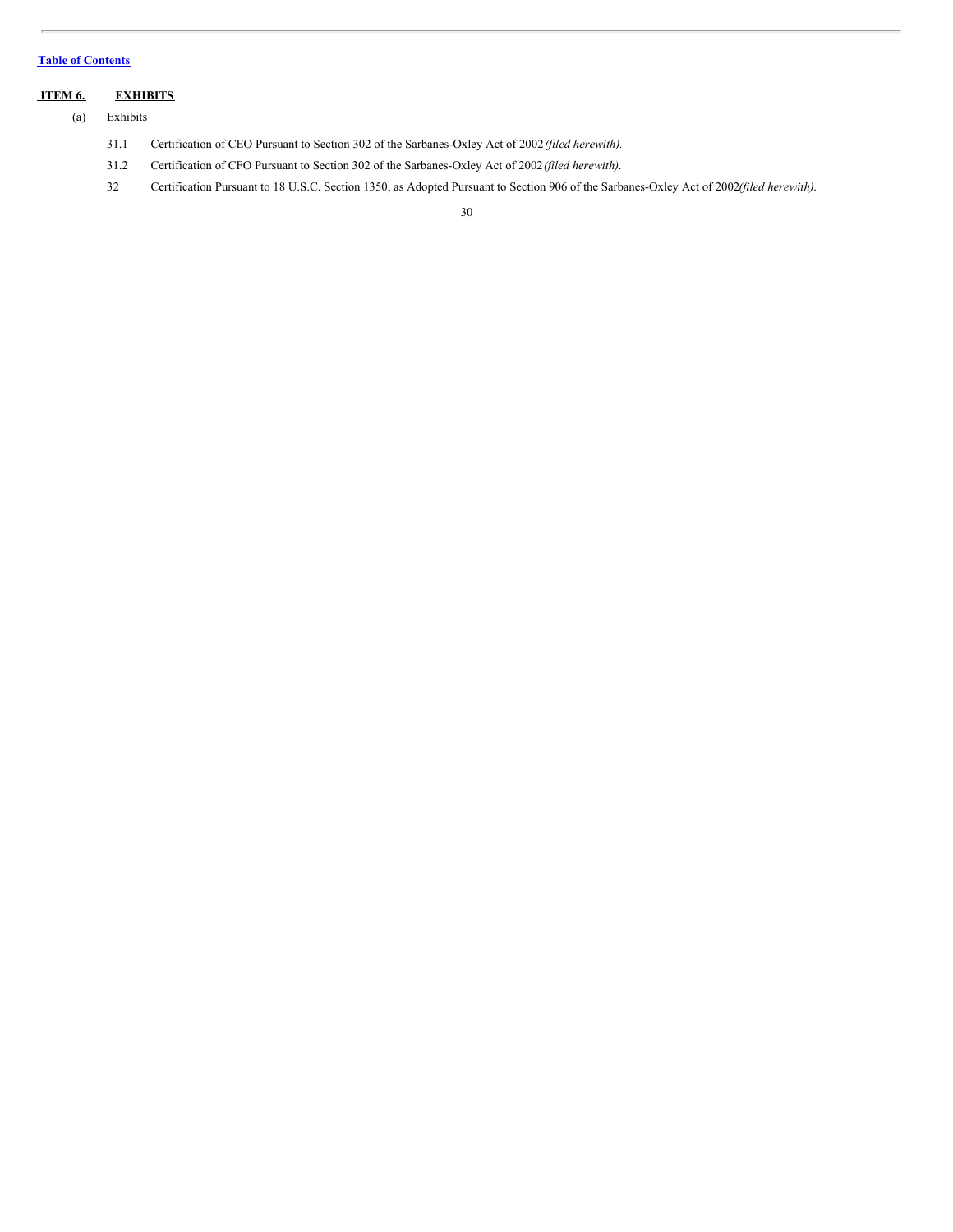# <span id="page-30-0"></span>**SIGNATURES**

In accordance with Section 13 or 15(d) of the Securities Exchange Act of 1934, the registrant has duly caused this report to be signed on its behalf by the undersigned thereunto duly authorized.

Cryo-Cell International, Inc.

/s/ MERCEDES WALTON

Mercedes Walton Chief Executive Officer

Cryo-Cell International, Inc.

/s/ JILL TAYMANS

Jill M. Taymans Vice President, Finance

Date: July 15, 2010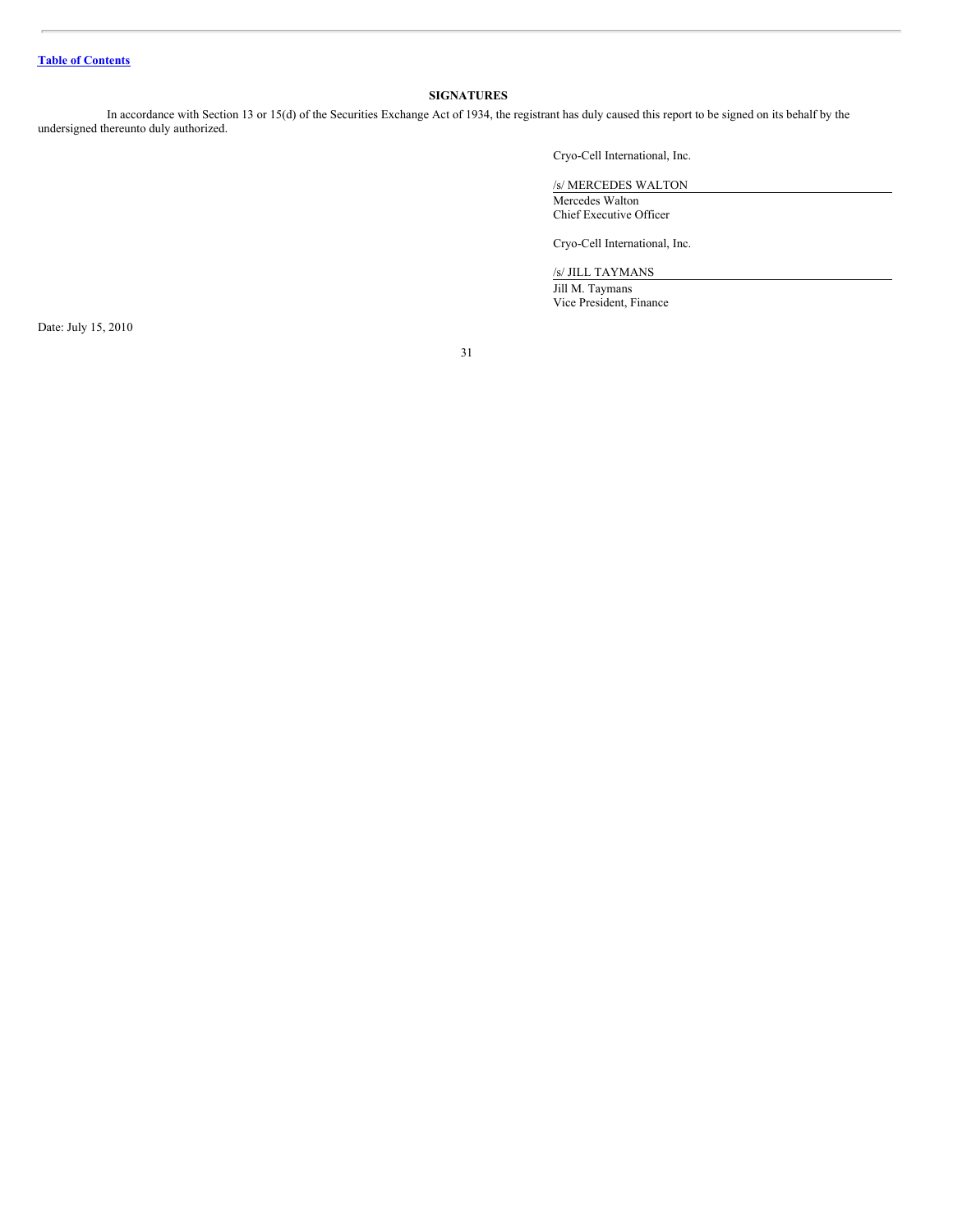# CERTIFICATION OF CHIEF EXECUTIVE OFFICER

I, Mercedes Walton, certify that:

- 1. I have reviewed this quarterly report on Form 10-Q of Cryo-Cell International, Inc. (the "Registrant");
- 2. Based on my knowledge, this report does not contain any untrue statement of a material fact or omit to state a material fact necessary to make the statements made, in light of the circumstances under which such statements were made, not misleading with respect to the period covered by this report;
- 3. Based on my knowledge, the financial statements, and other financial information included in this report, fairly present in all material respects the financial condition, results of operations and cash flows of the registrant as of, and for, the periods presented in this report;
- 4. The Registrant's other certifying officer(s) and I are responsible for establishing and maintaining disclosure controls and procedures (as defined in Exchange Act Rules 13a-15(e) and 15d-15(e)) for the Registrant and have:

(a) Designed such disclosure controls and procedures, or caused such disclosure controls and procedures to be designed under our supervision, to ensure that material information relating to the Registrant, including its consolidated subsidiaries, is made known to us by others within those entities, particularly during the period in which this quarterly report is being prepared;

(b) Designed such internal control over financial reporting, or caused such internal control over financial reporting to be designed under our supervision, to provide reasonable assurance regarding the reliability of financial reporting and the preparation of financial statements for external purposes in accordance with generally accepted accounting principles;

(c) Evaluated the effectiveness of the Registrant's disclosure controls and procedures and presented in this report our conclusions about the effectiveness of the disclosure controls and procedures, as of the end of the period covered by this report based on such evaluation; and

(d) disclosed in this report any change in the Registrant's internal control over financial reporting that occurred during the Registrant's most recent fiscal quarter that has materially affected, or is reasonably likely to materially affect, the Registrant's internal control over financial reporting;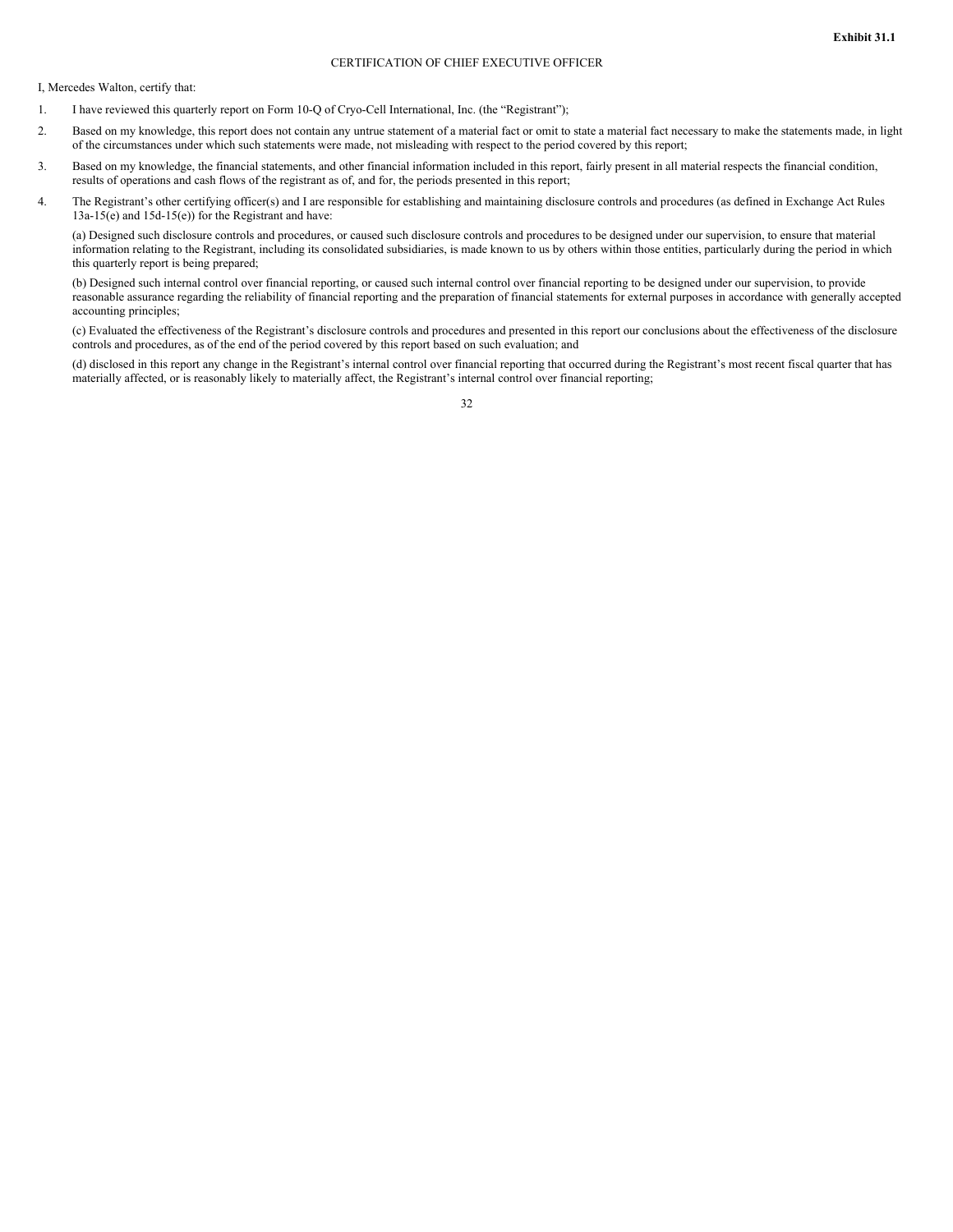5. The Registrant's other certifying officer(s) and I have disclosed, based on our most recent evaluation of internal control over financial reporting, to the Registrant's auditors and the audit committee of the Registrant's board of directors (or persons performing the equivalent functions):

(a) All significant deficiencies and material weaknesses in the design or operation of internal control over financial reporting which are reasonably likely to adversely affect the Registrant's ability to record, process, summarize and report financial information; and

(b) Any fraud, whether or not material, that involves management or other employees who have a significant role in the Registrant's internal control over financial reporting.

Dated: July 15, 2010

| /s/ Mercedes Walton |
|---------------------|
| Mercedes Walton     |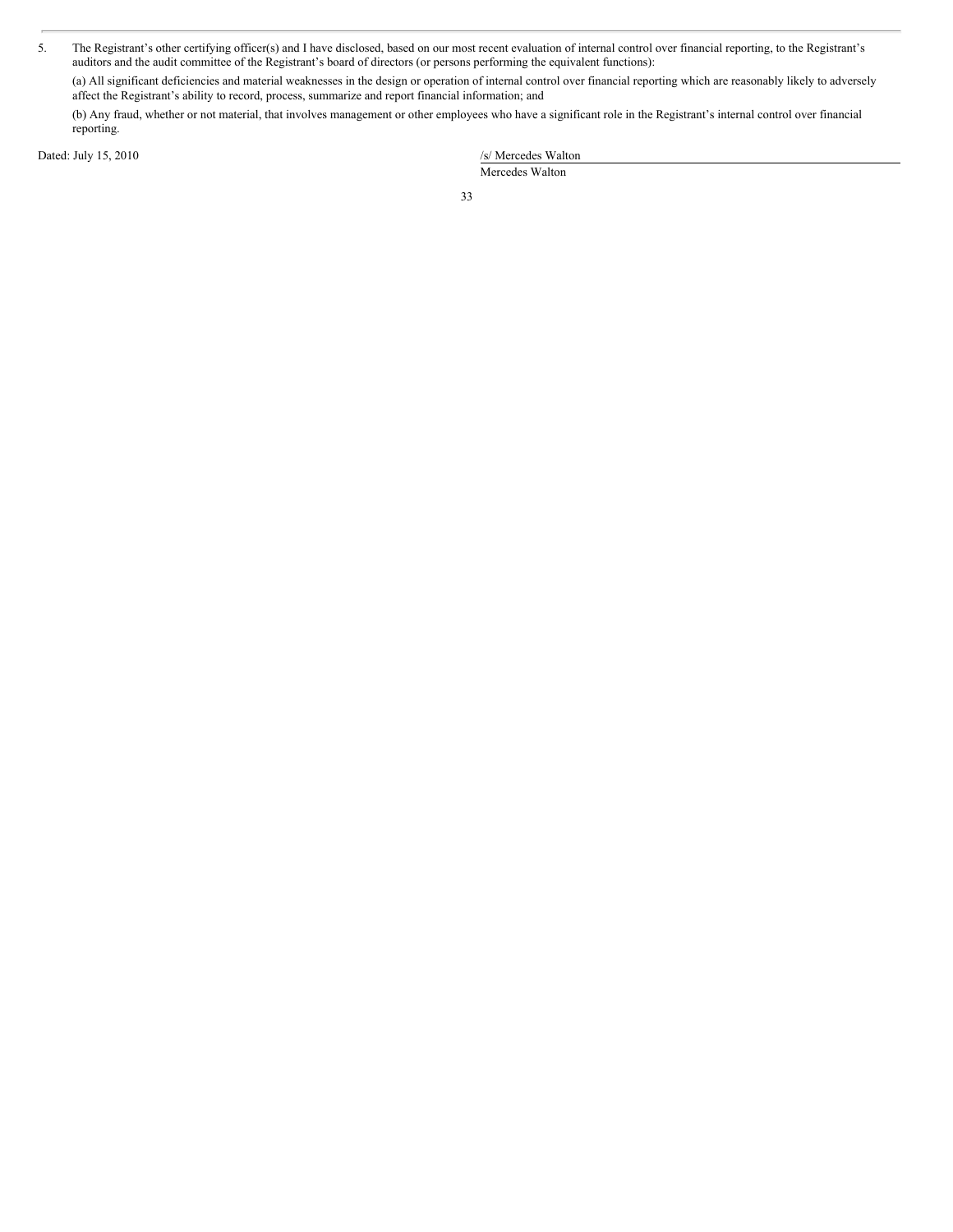#### CERTIFICATION OF CHIEF FINANCIAL OFFICER

I, Jill M. Taymans, certify that:

- 1. I have reviewed this quarterly report on Form 10-Q of Cryo-Cell International, Inc. (the "Registrant");
- 2. Based on my knowledge, this report does not contain any untrue statement of a material fact or omit to state a material fact necessary to make the statements made, in light of the circumstances under which such statements were made, not misleading with respect to the period covered by this report;
- 3. Based on my knowledge, the financial statements, and other financial information included in this report, fairly present in all material respects the financial condition, results of operations and cash flows of the registrant as of, and for, the periods presented in this report;
- 4. The Registrant's other certifying officer(s) and I are responsible for establishing and maintaining disclosure controls and procedures (as defined in Exchange Act Rules 13a-15(e) and 15d-15(e)) for the Registrant and have:

(a) Designed such disclosure controls and procedures, or caused such disclosure controls and procedures to be designed under our supervision, to ensure that material information relating to the Registrant, including its consolidated subsidiaries, is made known to us by others within those entities, particularly during the period in which this quarterly report is being prepared;

(b) Designed such internal control over financial reporting, or caused such internal control over financial reporting to be designed under our supervision, to provide reasonable assurance regarding the reliability of financial reporting and the preparation of financial statements for external purposes in accordance with generally accepted accounting principles;

(c) Evaluated the effectiveness of the Registrant's disclosure controls and procedures and presented in this report our conclusions about the effectiveness of the disclosure controls and procedures, as of the end of the period covered by this report based on such evaluation; and

(d) disclosed in this report any change in the Registrant's internal control over financial reporting that occurred during the Registrant's most recent fiscal quarter that has materially affected, or is reasonably likely to materially affect, the Registrant's internal control over financial reporting;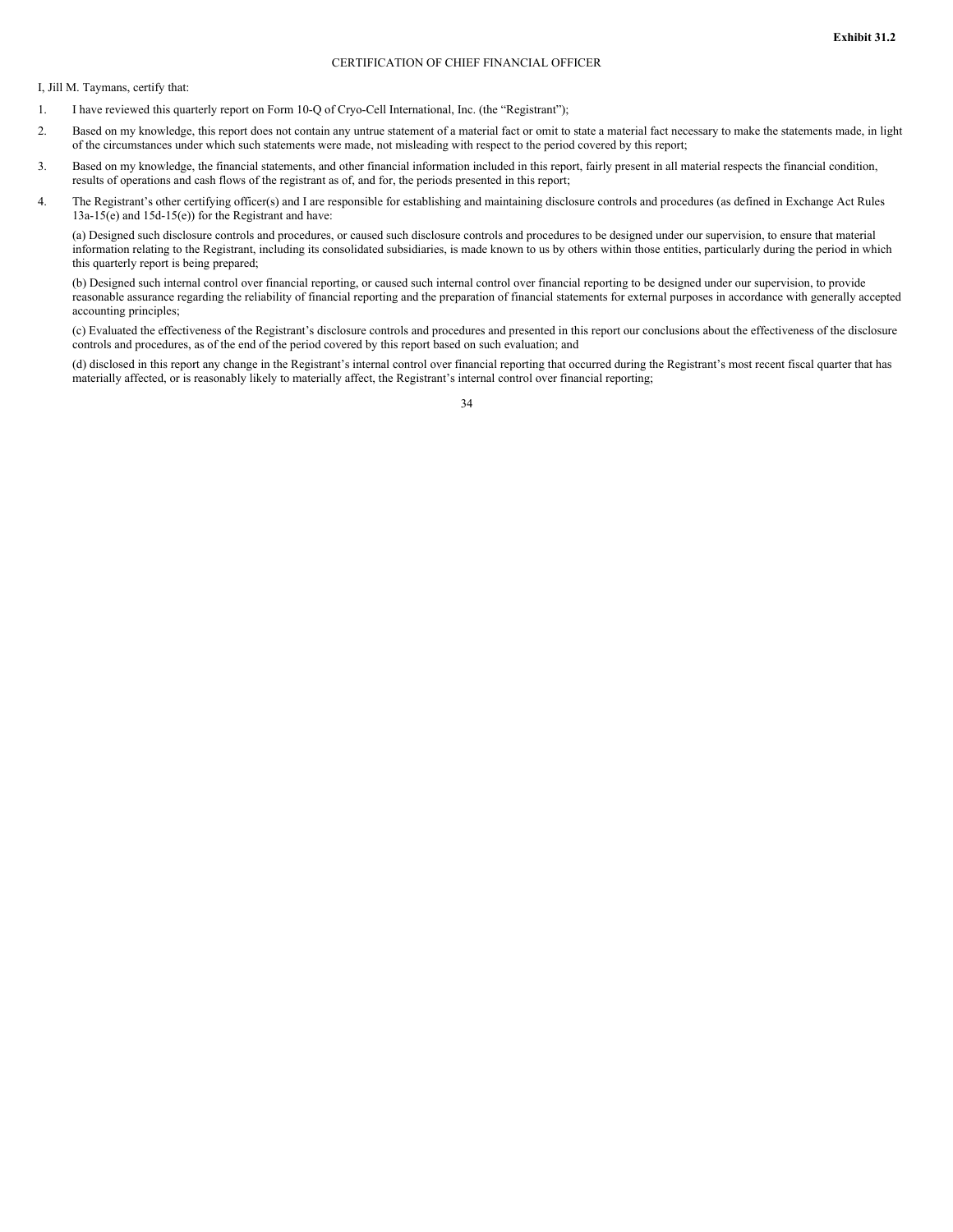5. The Registrant's other certifying officer(s) and I have disclosed, based on our most recent evaluation of internal control over financial reporting, to the Registrant's auditors and the audit committee of the Registrant's board of directors (or persons performing the equivalent functions):

(a) All significant deficiencies and material weaknesses in the design or operation of internal control over financial reporting which are reasonably likely to adversely affect the Registrant's ability to record, process, summarize and report financial information; and

(b) Any fraud, whether or not material, that involves management or other employees who have a significant role in the Registrant's internal control over financial reporting.

Dated: July 15, 2010

|                 |  |  | /s/ Jill M. Taymans |
|-----------------|--|--|---------------------|
| Jill M. Taymans |  |  |                     |